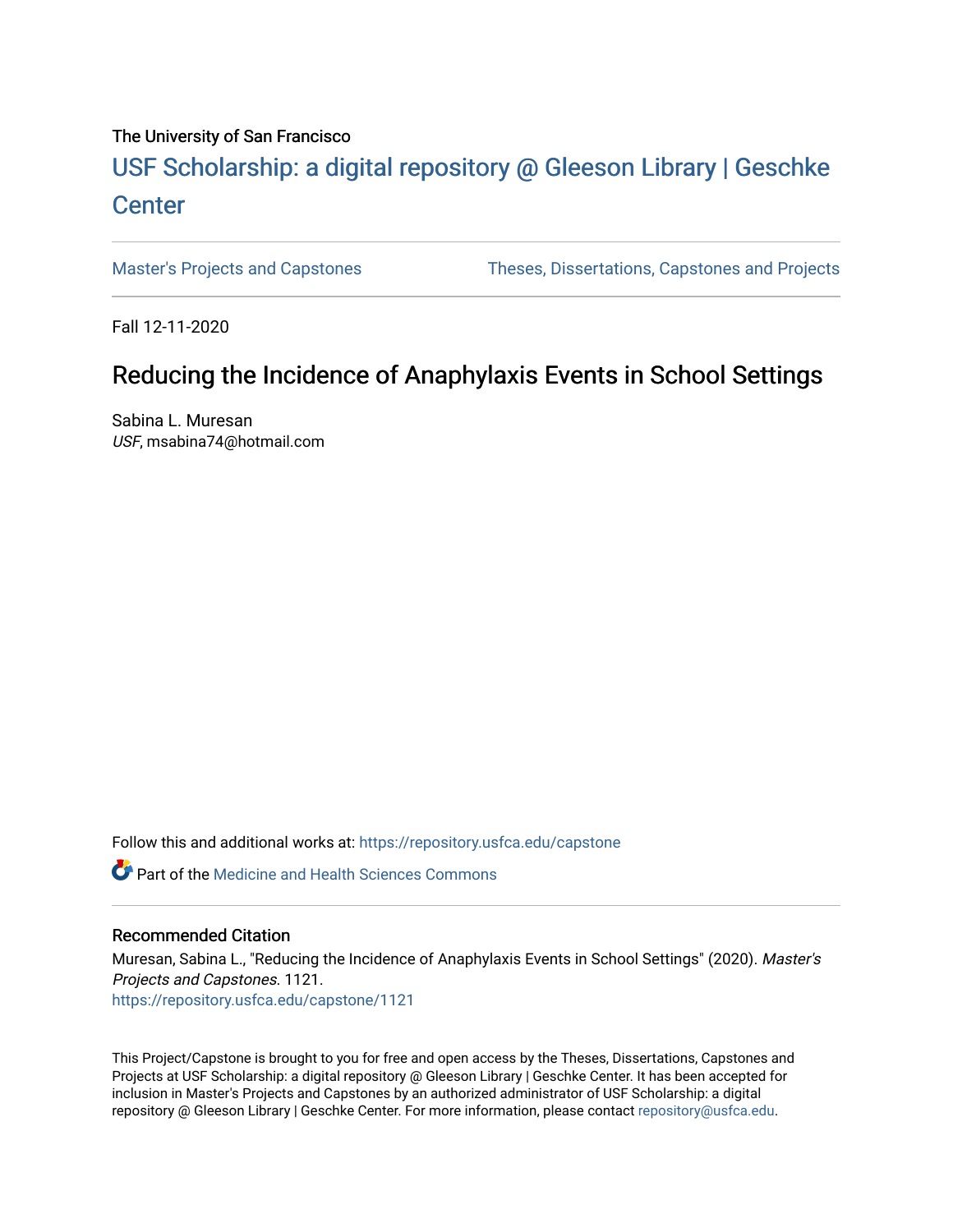Reducing the Incidence of Anaphylaxis Events in School Settings

Sabina L. Muresan

University of San Francisco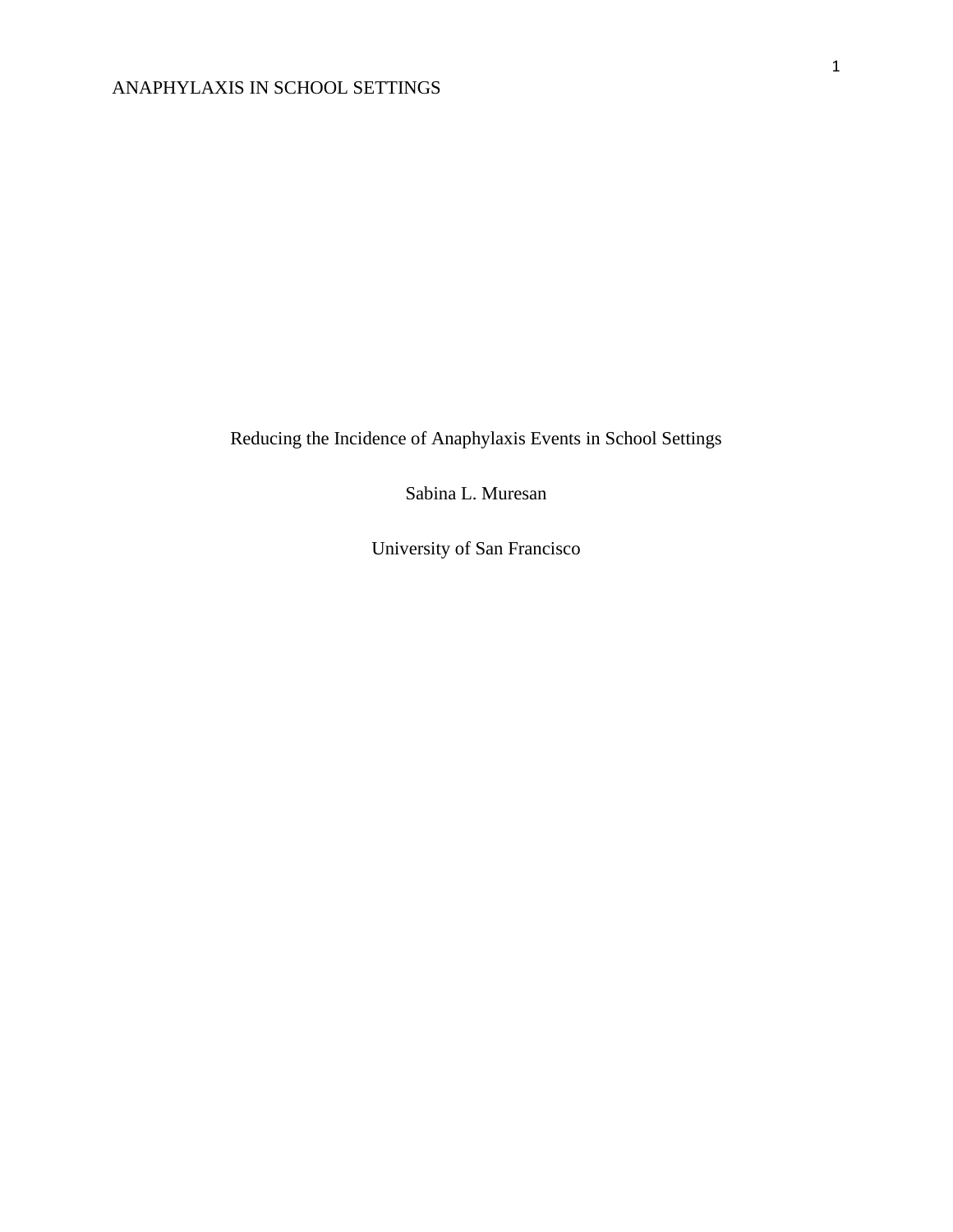#### **Reducing the Incidence of Anaphylaxis Events in School Environment**

#### **Clinical Leadership Theme**

This project focuses on reducing the incidences of anaphylaxis events, preventing allergic reactions in schools, and improving students' safety. The CNL role is to provide clinical leadership to the point of care, ensuring that care delivery is safe, evidence-based, and has optimal outcomes. The CNL is the clinician who focuses on care from administrative areas to the point of care. (Reid & Dennison, 2011). The CNL improves the quality of care for children, efficiently coordinating the care and acting as an advocate and liaison between children, families, and the healthcare system. Families may not be able to discern when advocacy is needed; the CNL role is significant to advocate in these situations. The CNL is a care coordinator who serves as a" constant face" for families and the administrative or care team. (O'Grady & VanGraafeiland, 2012). Changing the microsystem to a culture of safety requires shifting the team's approach and practices related to patient care. As a CNL, the focus will be to promote a culture of safety in the organization, enhance the safety of care provided to students, and advocate for the students and their families.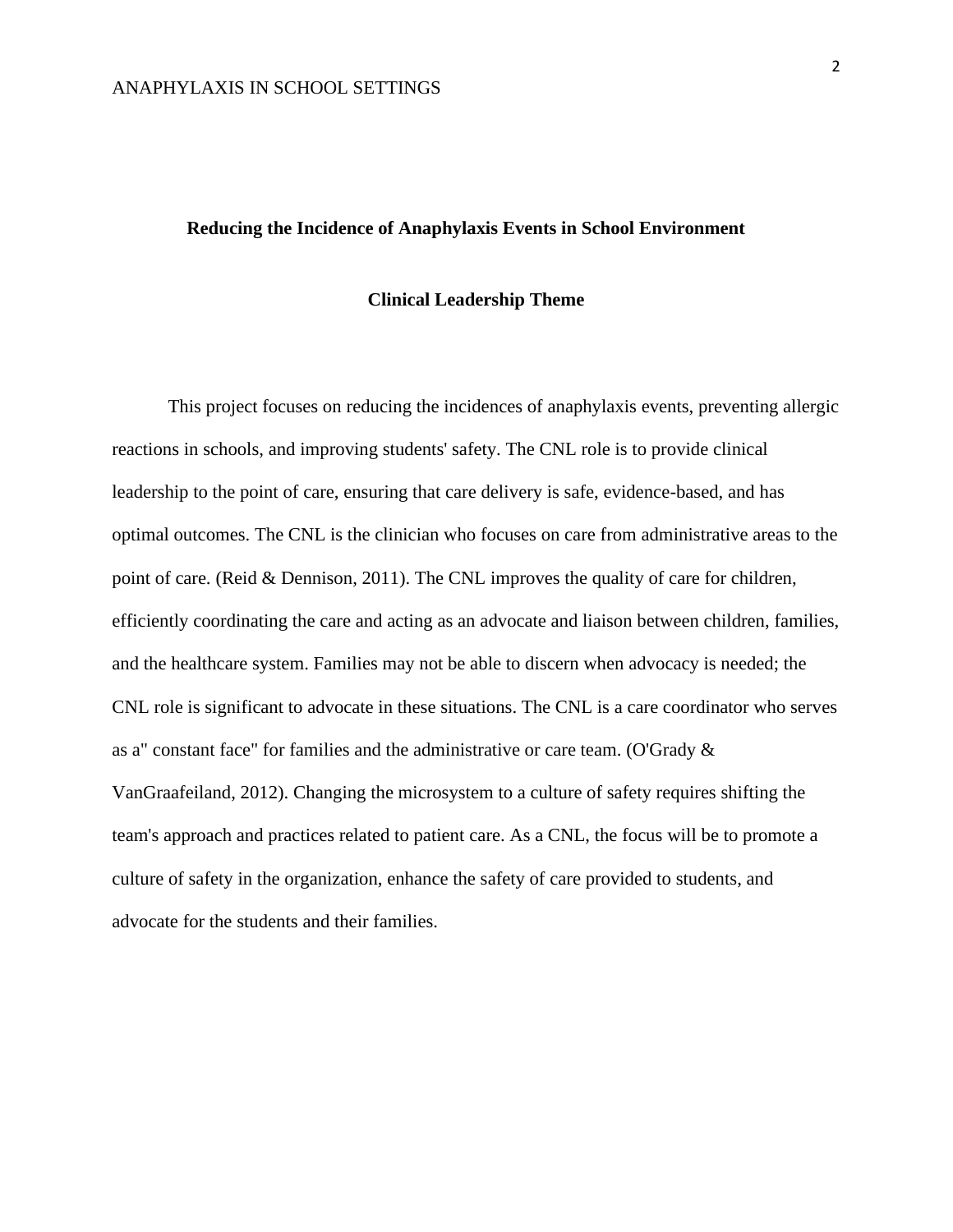#### **Statement of the Problem**

 Statistics show in a 2014 nationwide study that a 16% rate of anaphylaxis was reported in over five thousand schools. The anaphylactic reaction occurred between 79-83 % in classrooms and 12-15% in lunchrooms; 19% of the life-threatening reactions occurred on field trips, playgrounds, and other school events. Recent studies identified a knowledge deficit among school personnel when it comes to addressing food allergies.

The incidence of anaphylaxis in schools is not uncommon, and the study showed that 11% of the schools that have epinephrine in stock had an anaphylactic event. Often, the children with an anaphylactic reaction do not receive epinephrine as the 1st line of treatment, with severe repercussions from hospitalization to death. A good training program must be implemented among the school staff to recognize and treat anaphylactic events to prevent negative repercussions. (Hogue et al., 2016).

Food allergies are the leading cause of anaphylaxis reaction, a severe, life-threatening condition, and children are especially at risk. Food allergies are one of the most common conditions that have to be addressed in school settings. Proper management of food allergies in school settings requires a network of people working together from the parent and doctor with providing information and recommendations to the teachers, auxiliary staff, and principals. Excellent patient care is provided by a team working together and not solely by a person. (Barach & Johnson, 2006).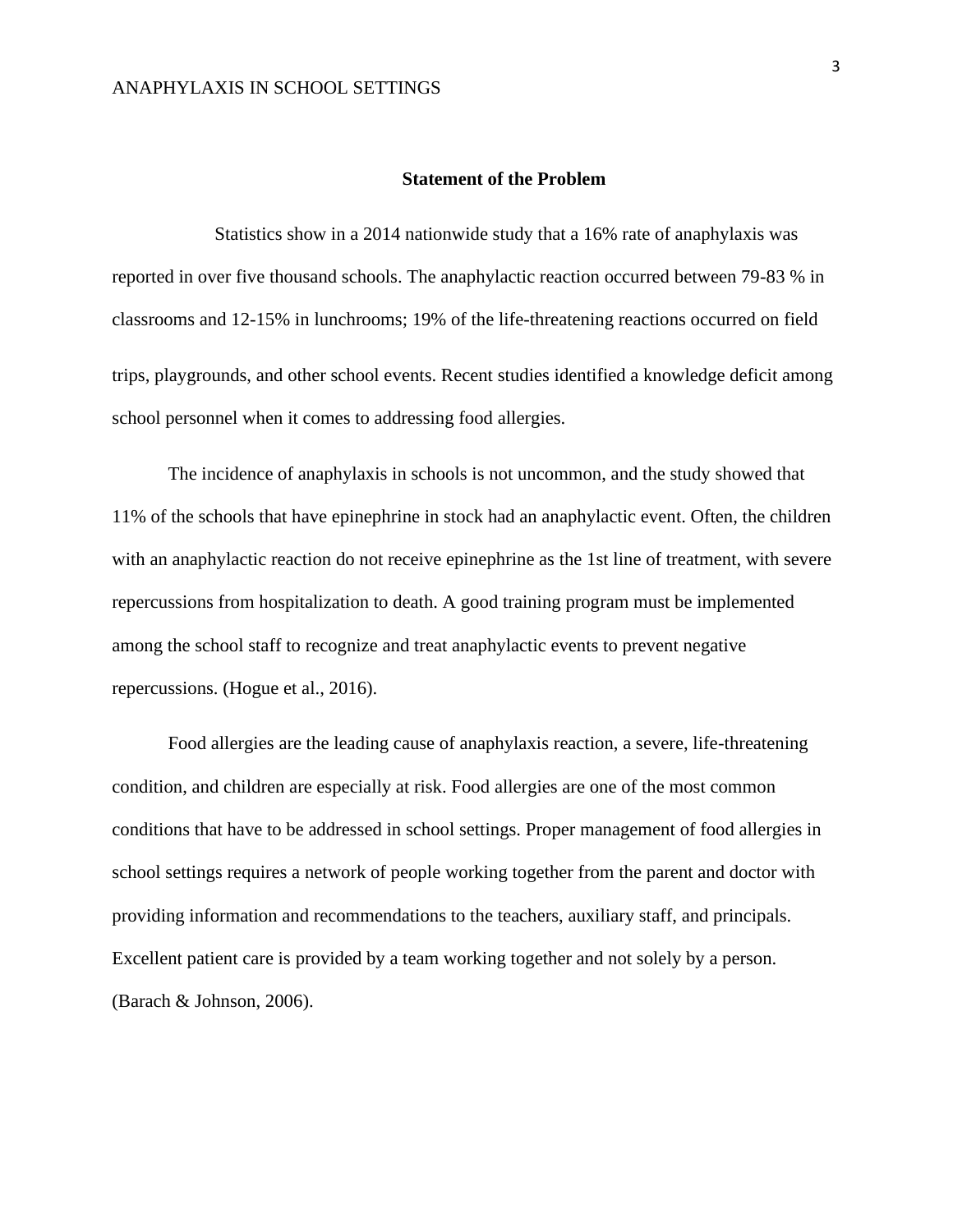#### **Project Overview**

Implementing anaphylaxis prevention requires identifying the key stakeholders such as nutrition services, classroom teachers, parent/guardian, community medical professionals, students, and collaborate effectively, advocating for the use of evidence-based clinical guidelines regarding the care provided. Other steps to take in improving the quality of services provided to students in the school setting would be identifying and clarifying student-centered goals, embed student health and safety as learning support, identify preferred communication channels between all parties involved in providing care; systematically collecting data on types of allergies, numbers of occurrence and the response to allergen exposure and share all the healthrelevant data following HIPPA protocols. School sites need to carry out preventive strategies, and adequate staff training is essential; educating staff members, especially teachers, administrators, food service administrators are imperative measures that need to be implemented with a focus on training on allergen avoidance, recognition of signs of an allergic reaction, and how to provide emergency treatment. (Carlisle et al., 2010).

The improvement theme of this project is based on IHI's triple aim: improving patient care experience, reducing costs, improving the population's health. (IHI). The process recommended by the IHI includes identifying the target population, the definition of aim and measures, development of a strong work portfolio, and rapid testing and scale up to the local needs. (IHI). In the last 20 years, the increase in prevalence and severity of food allergies was well documented and currently affects approximately 8% of the pediatric population in the US, which means that 1 in 13 children or two children per classroom has food allergies. (Cooke et al., 2019).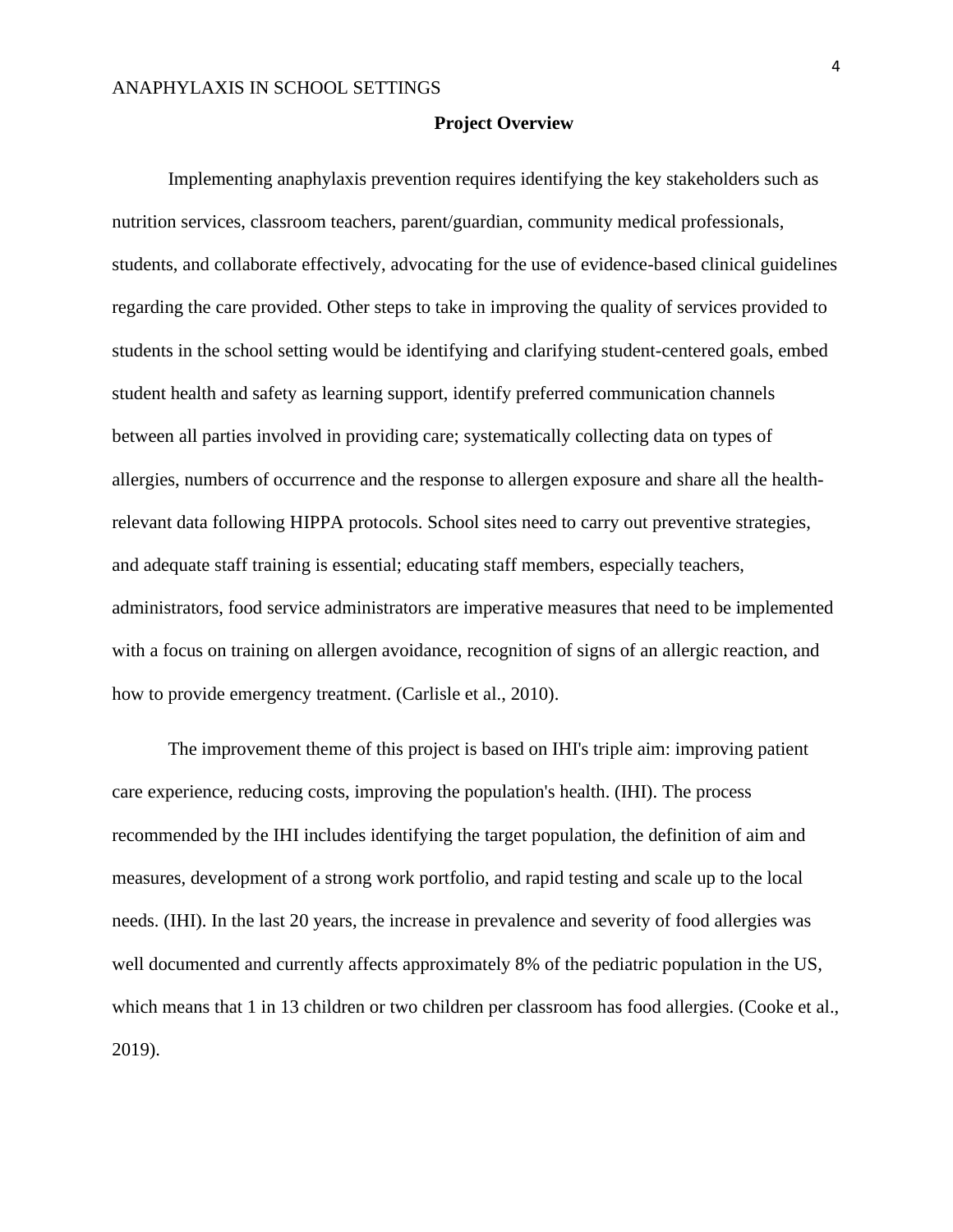This project aims to improve students' safety-related to allergic reactions and anaphylaxis in the ARU School District. The process begins with identifying potential students that might experience such an event. The process ends with staff members trained and prepared to intervene if any of the students in the District experiences such event.

By working on the process, we expect (1) increased awareness among staff regarding anaphylaxis events, (2) an increase in the number of staff trained to be ready to intervene if anaphylaxis occurs in any of the schools in the district, (3) increased knowledge recognizing signs and symptoms of anaphylaxis and triggers (4) preventing as much as possible anaphylaxis events in the School District.

#### **Literature Review**

This project's literature search was initiated by formulating a population, intervention, outcome (PIO) question. In the School District (P), creating a safe environment for the students at risk for anaphylaxis (I) will reduce the incidence of anaphylactic events (O)? (See Appendix B). Electronic search data was conducted in the CINHAL, Pub Med, MEDLINE using the following terms: anaphylaxis, school setting, epinephrine autoinjector, food allergies. The search criteria were included English only, research that included anaphylaxis in school settings, staff training, and outcomes published between 2010-2020. The search yielded twelve articles, eleven met search criteria, and five articles are selected for the literature review. The selected articles were evaluated using the Johns Hopkins Evidence-based Practice (JHEBP) research evidence appraisal tool.

Carlisle et al. (2010) researched school nurses regarding food allergies and critical areas of knowledge and management of food allergies in school settings, identifying weaknesses in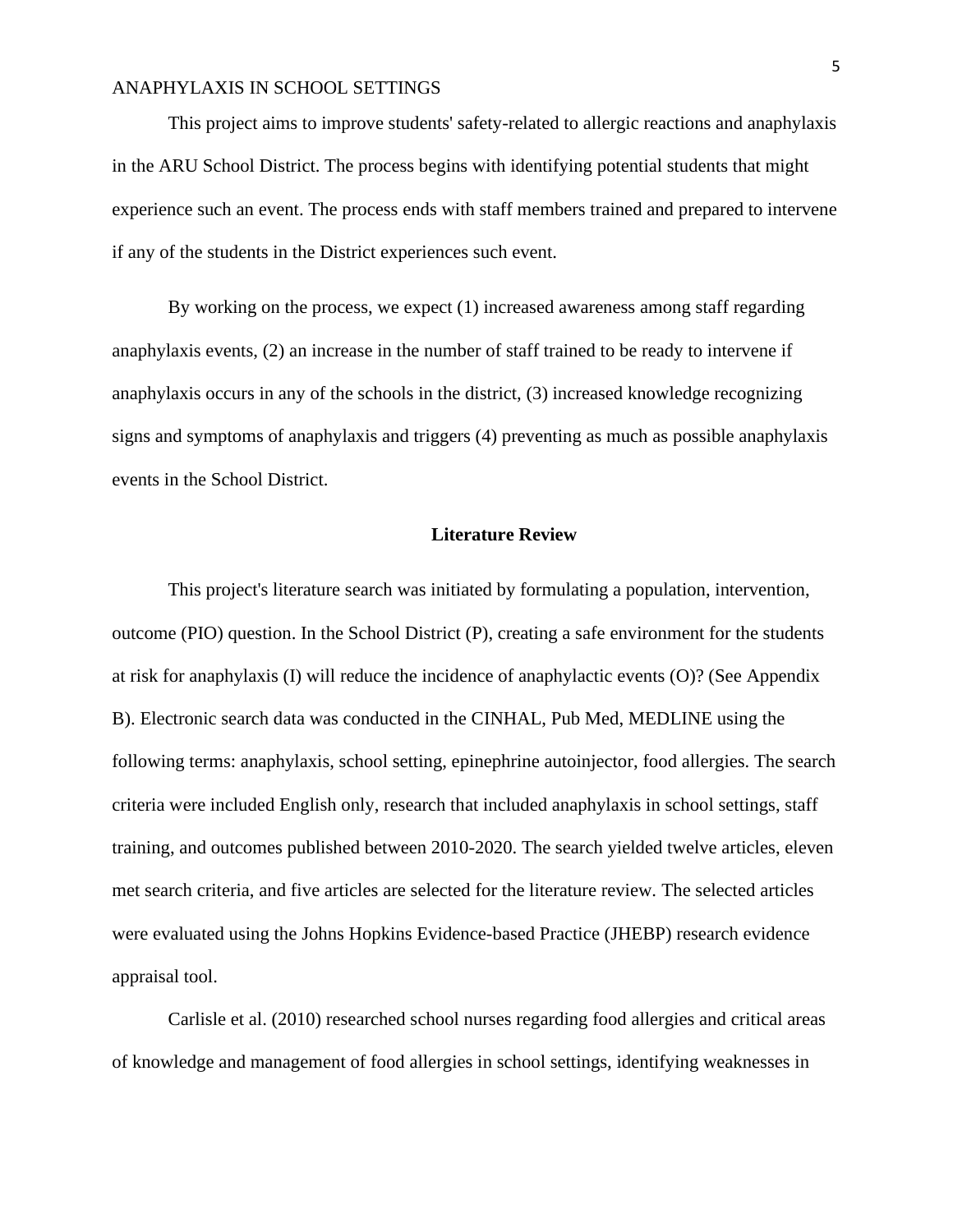plan development, staff education, guidelines. A survey was given to the school nurses to determine their educational needs regarding students at risk for anaphylaxis.

Cooke & Meize-Grochowski (2019) conducted a literature review through internet and database searches and focused on articles published between 2000 and 2018; the primary databases used for the search were CINHAL, PubMed, and MEDLINE. Recent references regarding food allergies were included in the search, while the focus was on managing anaphylaxis in school settings.

Hogue et al. (2016), through an exploratory, cross-sectional, web-based, pilot survey assessed the occurrence and characteristics of anaphylactic events, as well as the training provided to school personnel for the recognition and treatment of anaphylaxis. The study was designed to describe anaphylactic events, and epinephrine autoinjector (EAI) use in U.S. schools enrolled in the EpiPen4Schools program.

Iweala et al. (2018) conducted a literature review on current evidence research regarding the natural history of significant childhood and adult food allergies. They presented an updated summary and report on food allergies and recent advances in potential food allergy treatments. The research included factors associated with more severe allergic reactions, factors leading to the development of specific IgE associated with a food allergy, and research regarding uncommon food allergies.

Gupta et al. (2018) conducted a study about the public health impact of childhood food allergies on a nationally representative sample of U.S. households with children. They provided updated prevalence estimates, associations, and epinephrine use. A survey was administered to U.S. households between 2015 and 2016, obtaining parents' responses. The study concluded that food allergies are a significant concern, affecting 8% of children in the U.S.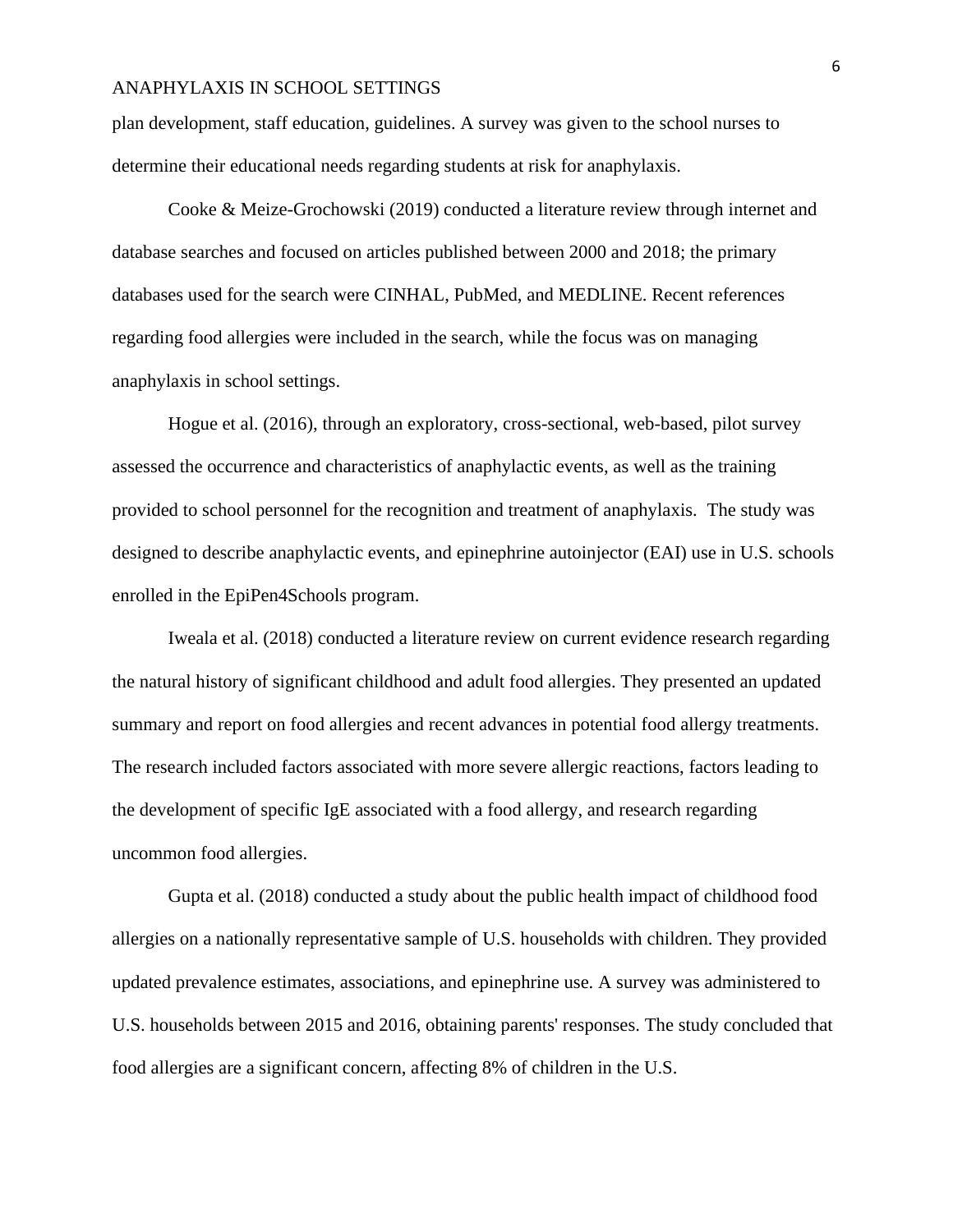#### **Rationale**

The mission statement of the School District is to provide an optimal learning environment that includes providing high-quality health care services and to improve the health of its students and families and the communities it serves. Numerous review articles suggested that the population-level burden of childhood food allergies is growing and maybe historically high. A nearly 200% increase in food-induced anaphylaxis-related emergency department visits from 2005 to 2014 among 5 to 17-year-olds in the U.S. Anaphylaxis due to food allergies could potentially be life-threatening, and with the growing numbers of children population that is affected by this condition, developing treatments and prevention strategies are critical. (Gupta et al., 2018). The potential for events to occur during field trips, before/after school hours, or during extracurricular activities, depending on a limited pool of trained staff, may put children at risk. (Hogue et al., 2016). When increasing awareness and training the staff was analyzed, the following barriers were identified: lack of adequate staffing, resistance to change the current status, misconceptions about the action taken regarding students at risk, lack of education, conflicting priorities, inadequate training materials. (See Appendix D). By expanding the training, the ability to treat anaphylaxis to more personnel, the School District can provide a timely response and, hence, increase the potential for a more favorable outcome and provide a safer environment for the students at risk. The literature review provided convincing evidence supporting creating a safer school environment. Thorough and standardized education for anaphylaxis recognition by school staff is critical. Strengths, weaknesses, opportunities, and threats (SWOT) analysis was done to examine the organization's strengths and weaknesses, looking for opportunities to develop strategies for improvement, and a stakeholder analysis was performed to determine which department and individuals would be impacted by this quality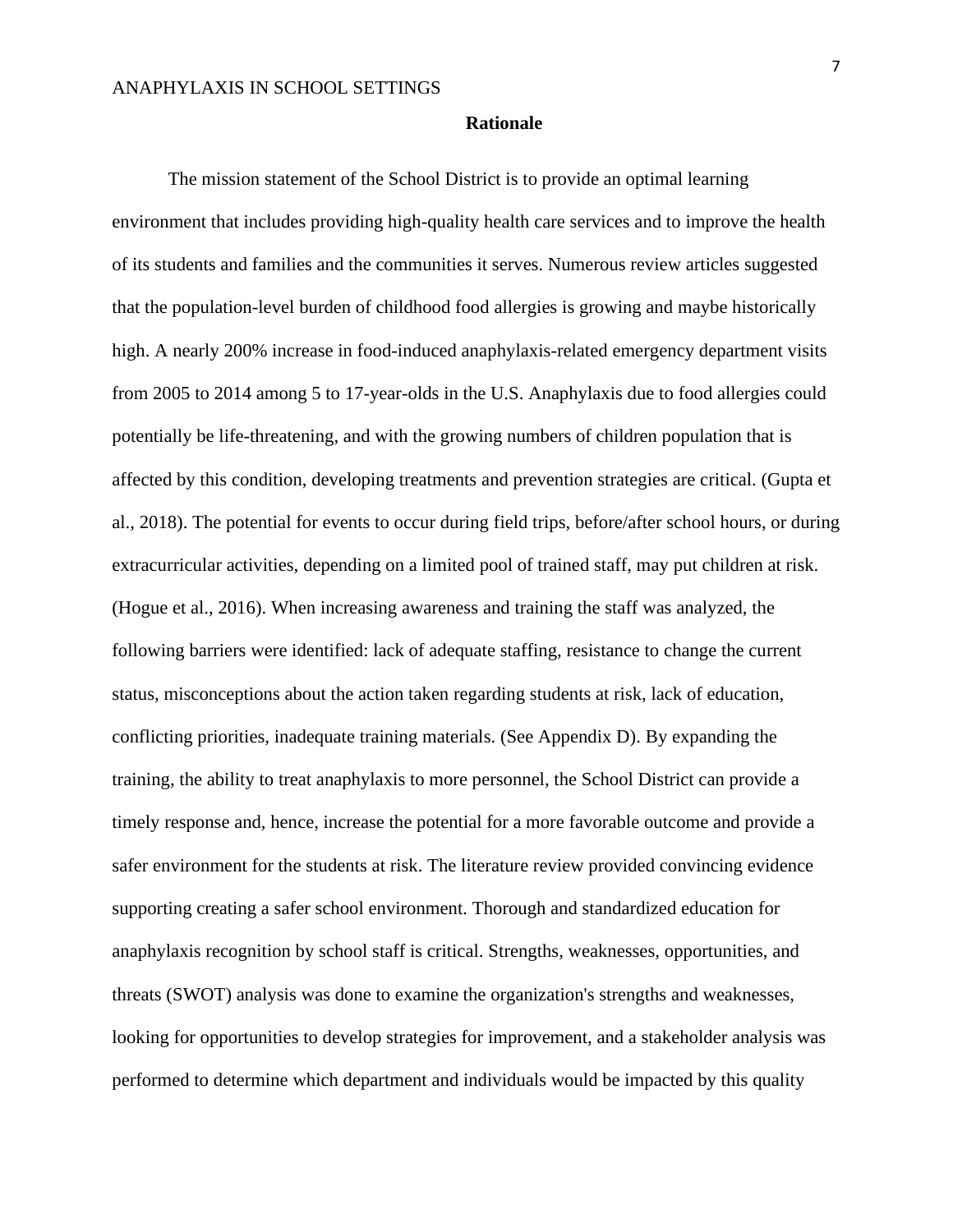improvement project (see Appendix E). A driver diagram is set up to plan the process ( see Appendix C). The school personnel became convinced that change is necessary to lower the incidence of anaphylactic events in the School District and the CNL assured strong support from management. A clear understanding of why it is essential that change takes place and a target of raising awareness and training as many staff members are possible was set in place.

It is projected that cost for staff education and hands-on training for this project will be \$ 1,930. The primary benefit of this project decreases in incidence of anaphylactic events in the school setting. The total revenue per year would be \$8,100 based on \$ 45 savings per day per student that stays in school. This project's secondary benefit would be increased awareness and education among school staff regarding food allergies and anaphylaxis. The project is expected to generate an initial annual saving of \$ 6,170. (See Appendix A). The profit is calculated without considering the secondary benefits. The analysis of return on investment (ROI) supports the rationale to approve this project (see Appendix A).

#### **Methodology**

The CNL utilized the IHI Model for Improvement (MFI) for this project as a guiding framework for creating a safer environment. The first step in implementing the improvement is the assessment of the microsystem. To assess a microsystem, a framework known as the "5 P's" is used – purpose, patient, professionals, processes, and patterns. They coexist with other microsystems within a larger organization, and they evolve and adapt to the patient's needs and providers. (Barach & Johnson, 2006). The microsystem being assessed is part of a broader educational organization, Alum Rock School District, in San Jose, Ca. The organization serves over 9000 students with diverse backgrounds, rich in ethnic and cultural diversity, with a curriculum designed to meet all the students' needs. Special services are provided for students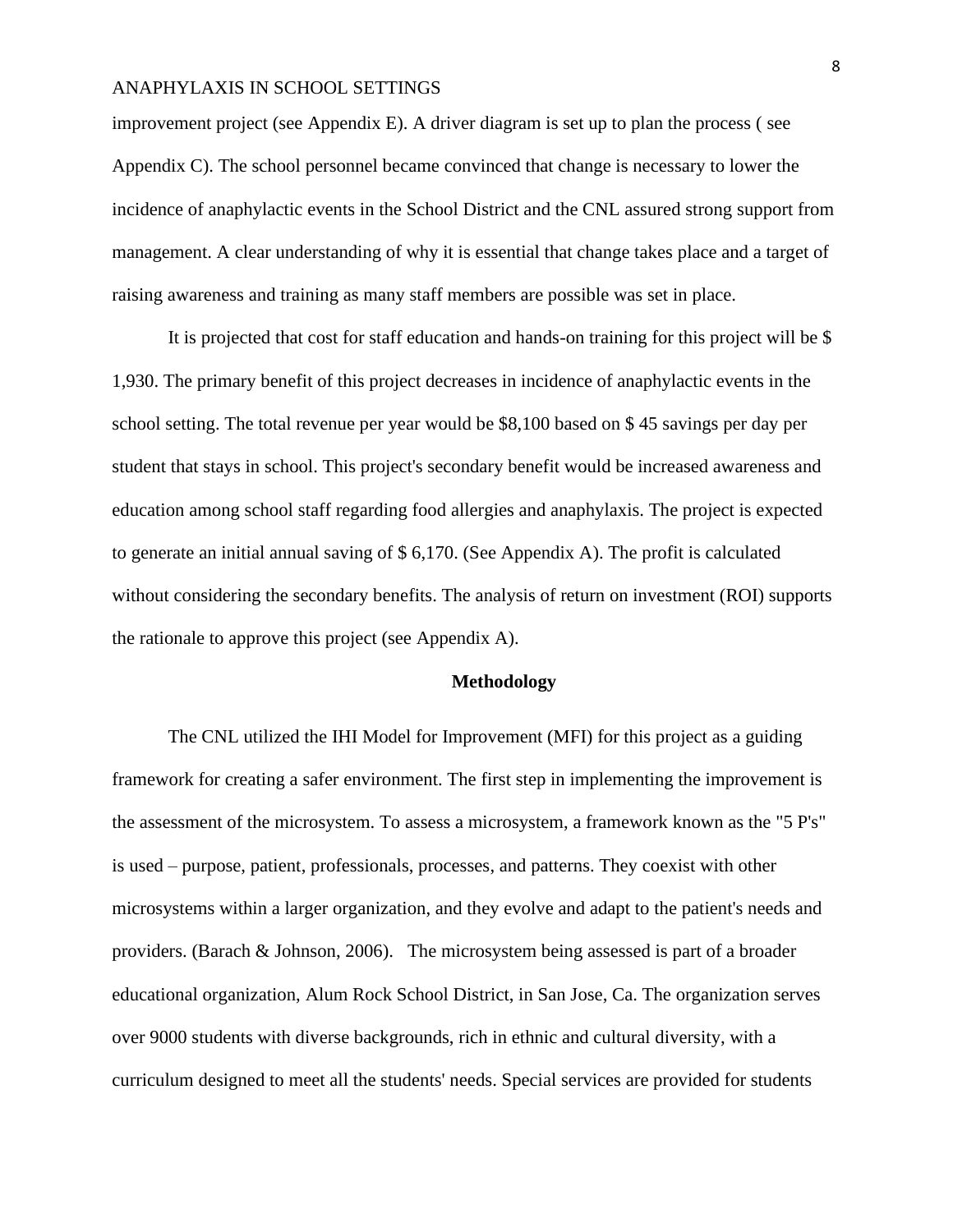with special needs. Students with medical conditions that need assistance are provided with oneon-one licensed vocational nurses or health assistants who take care of their needs: medication administration or other medical services. Assistive personnel are trained by the District Nurses, which are Credentialed School Nurses, to ensure that all assistive personnel or teachers are trained adequately in an event, emergency, or assist students with medication or other services. In school settings, the number of children with some form of food allergy is increasing and is a health issue that needs to be addressed and managed by the school settings.

Planned change is a sequence of events implemented to achieve a goal to make something different. Lewin's theory change theory depends on driving or resistant forces, and to achieve success, the driving force has to surpass the resistance force. Rogers modified Lewin's change theory and made a 5 stage theory applied to long term change projects. The five stages are awareness, interest, evaluation, implementation, and adoption. (See Appendix F). Rogers's theory of diffusion of innovation refers to the idea that once a person or organization learned about an idea, they will adopt it or reject it. The idea spreads, and more people accept it. (Oguejiofo, 2019).

Further, Rogers change theory suggests that when the ideas that need to be implemented are observable and easily tested, it is adopted faster by the organization's people. Rogers describes five categories of adopters:

- · Innovators: risk-takers, change agents
- · Early Adopters: opinion leaders, role models
- · Early Majority: want proven applications, risk avoidant
- Late Majority: respond to peer pressure, skeptical, require proof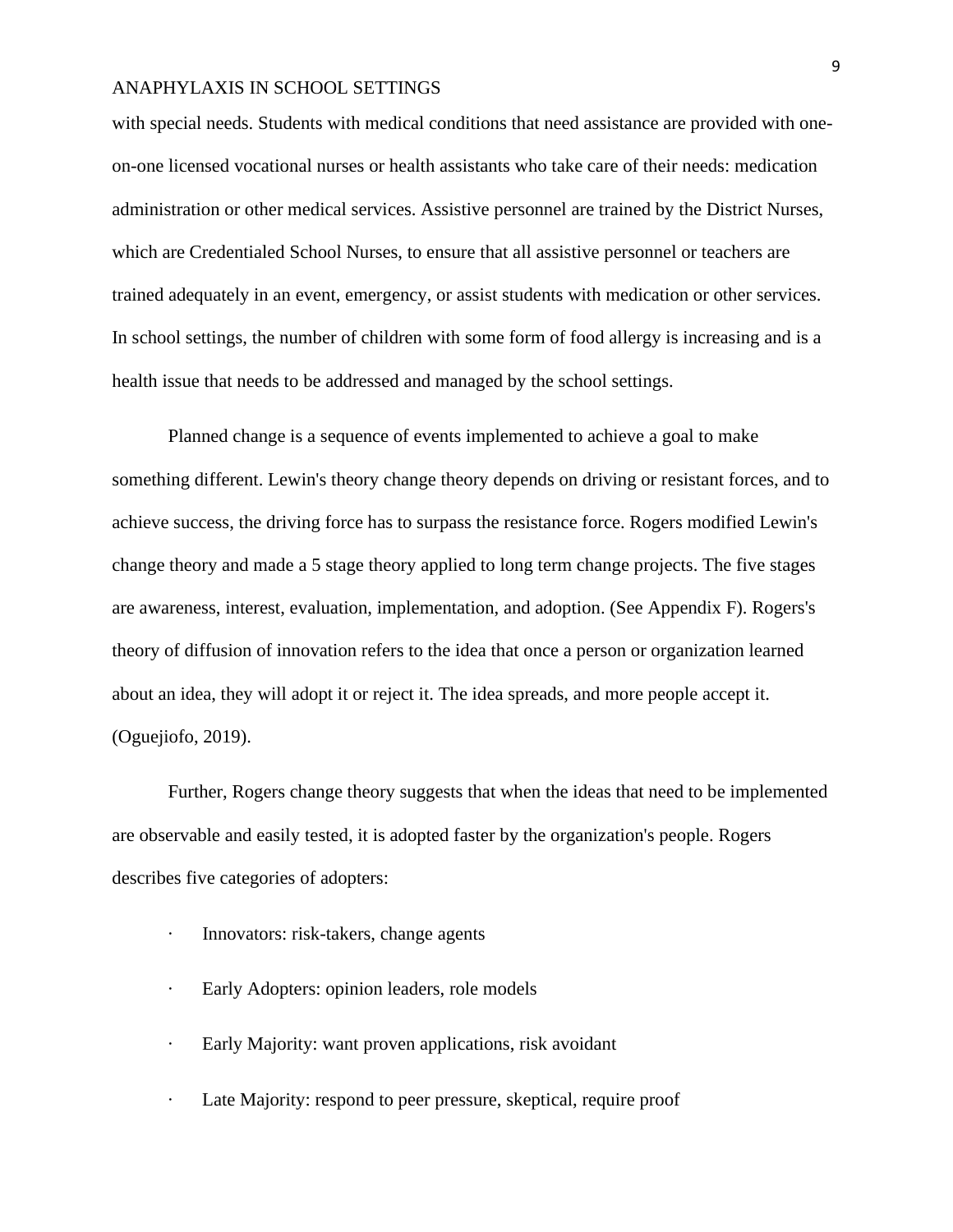Laggards: isolated from opinion leaders, maintain status quo

The goal for Rogers's theory is to meet the needs of all five categories of adopters. Change is a lengthy process that takes time, and long-term goals need to focus on the team and organization. The Diffusion of Innovation theory is a valuable model that also stresses the importance of communication in adopting new ideas. Resistance to change is inevitable, and clear and consistent communication is necessary to implement new ideas.

The plan-do-study-act (PDSA) cycle included educating and training the school staff correctly, identifying the students at risk, obtaining the parents' right documentation, and correctly entering the EHR system's documentation. (see Appendix H). Correctly identifying the students at risk and gathering the right documentation was the first PDSA cycle. This process continued for two weeks to establish standardization in the documentation process. The second PDSA cycle included proper documentation for the students at risk in the electronic health record (EHR) and was monitored and validated by the CNL. The third PDSA cycle was to train the school staff about managing the anaphylactic events in the school setting. The plan was to provide the school staff, office administrators, principals, teachers, and auxiliary personnel involved in the students' direct care with 30 minutes of in-service training on recognizing signs and symptoms of anaphylaxis and actions needed to be taken in case of such an event would occur. The aim is to have trained selected staff members by 70% by the end of 2020. The CNL and the other district nurses observed the trained staff using training devices to administer epinephrine injections and validate their skills. The staff felt confident using the devices, and it resulted in significant improvement in knowledge and confidence regarding managing anaphylactic events in schools.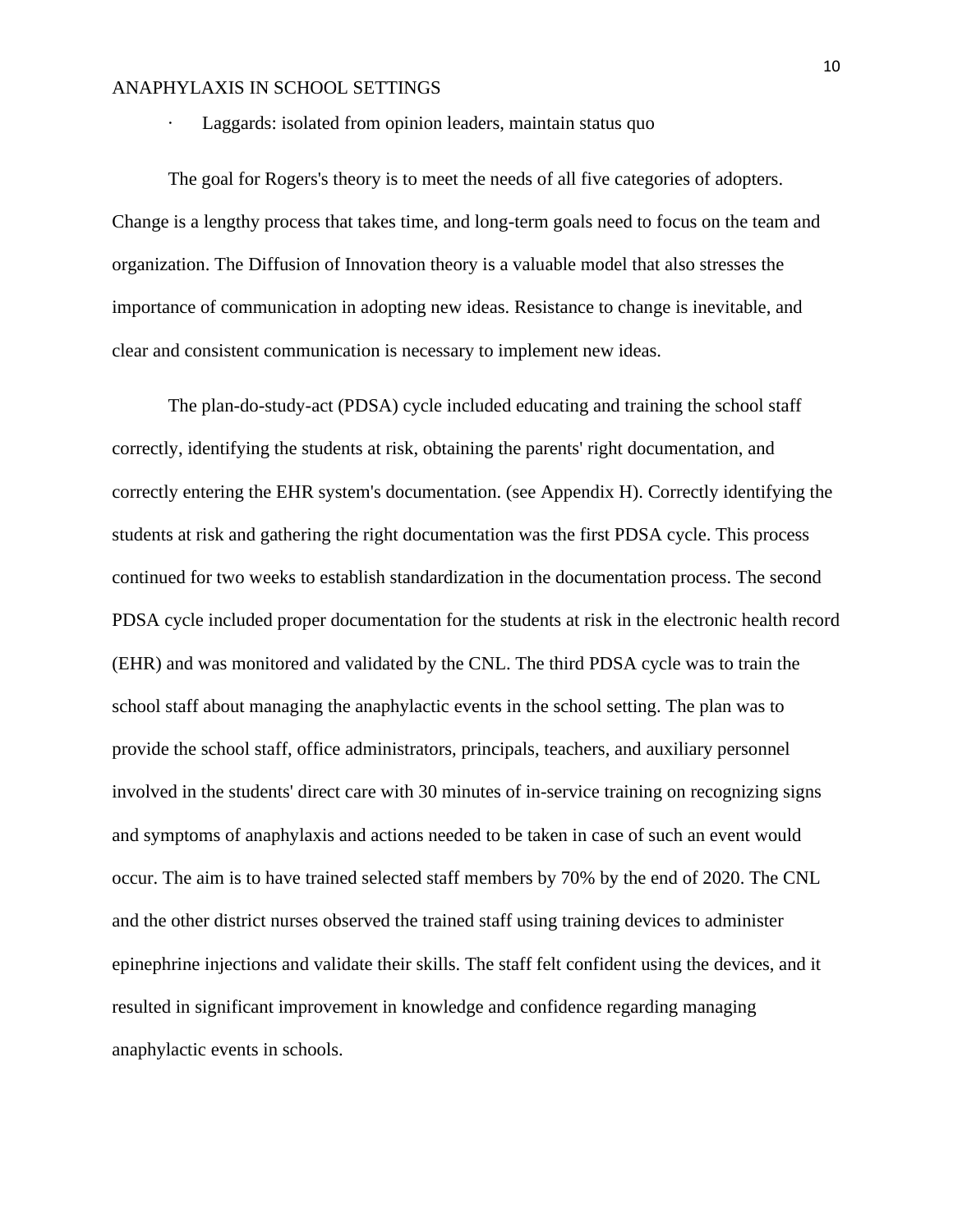The project is moving forward to the standardizing phase of standardize-do-study-act (SDSA) to ensure continuous improvement and create opportunities for employee empowerment. The SDSA cycle starts with determining how the current best practice will be standardized in the unit's daily work. The CNL will develop and present an education session designed to describe the current performance and evidence-based best practices to reduce anaphylaxis complications. Data will be obtained from each school site regarding the number of teachers and staff members trained and ready to manage the students at risk. The next phase of this project will focus on meeting with the staff and coming up with a common goal to use best practice to apply the revised protocol regarding training, increase the number of staff members trained to 70% and above, and as a result, decrease the incidences of anaphylactic events.

This project's current goal consists of identifying all children with food allergies, opening a communication link between the district nurses, parents, doctor, and school staff, implementing care plans for all children with food allergies, and educating all personnel involved in the process of care. Using educational resources and raising awareness among school personnel of food allergies being potentially life-threatening would decrease food allergies incidences in school settings. An essential aspect of this project was training the staff regarding HIPPA and ensuring confidentiality for students and families.

#### **Timeline**

The project was initialized in August 2020 in all the schools within the School District. The project is in the standardizing and stabilizing stage, emphasizing early staff education on prevention and making it as a part of new health assistants and other new staff members onboarding checklist. It is expected to be measured and completed by December 2020 (see Appendix G).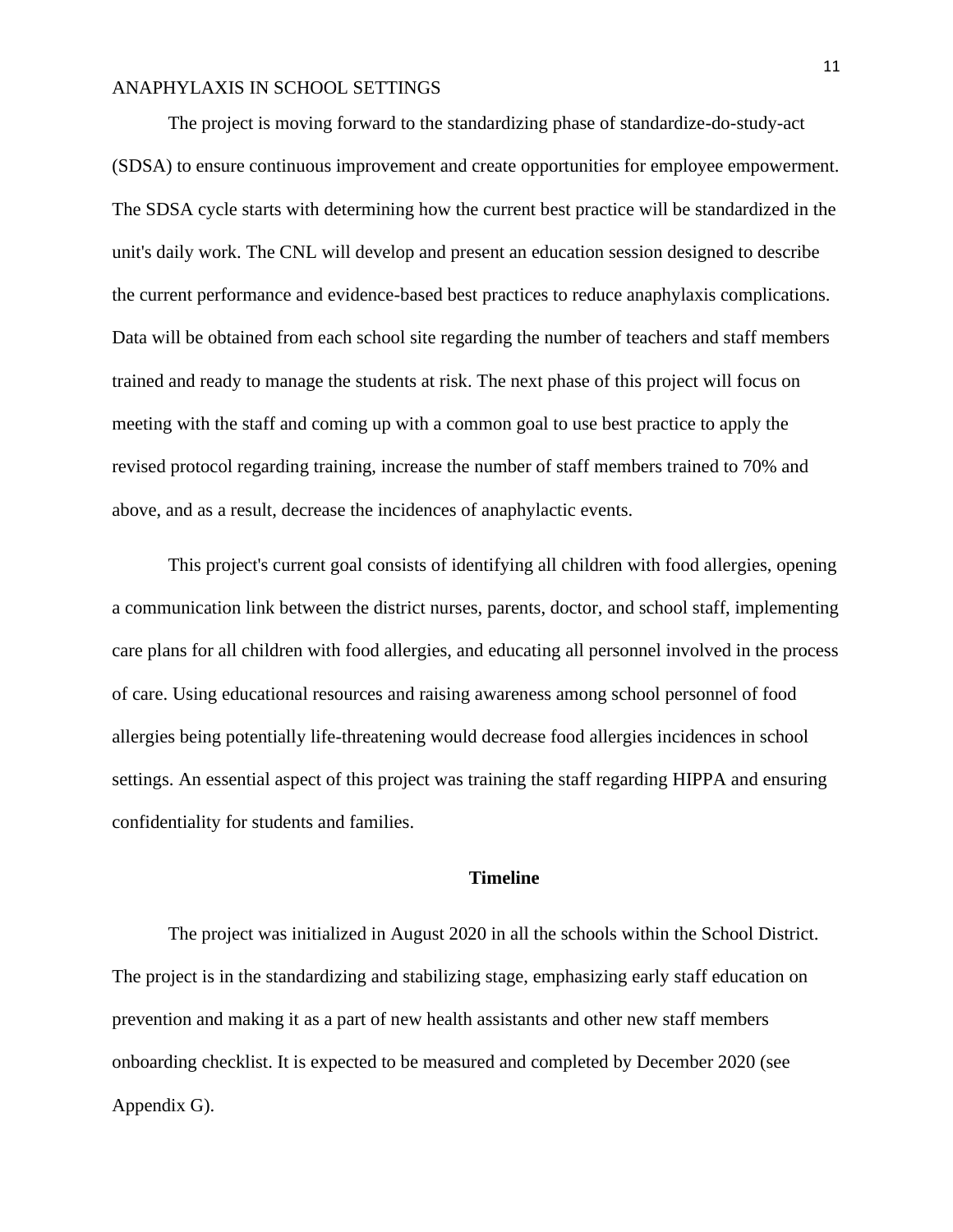#### **Expected Results**

This project is expected to increase awareness among school staff, teachers, health assistants, and other auxiliary staff members. By the current date, over 50% of the selected staff got trained regarding anaphylaxis signs and symptoms and action steps needed in case of an event. It is expected that by the end of 2020, over 70% of the selected staff will have completed the planned training.

#### **Nursing Relevance**

As it is becoming more common to encounter students with severe allergies, putting them at risk for anaphylaxis. It is essential to have a clear understanding of allergies mechanism and effectively manage students in the school setting. To ensure students' safety in schools, it is essential to exist effective communication between families, health care providers, faculty, staff, and students for developing care plans specific to the students.

Creating and implementing a program to reduce the incidence of anaphylactic events within the School District improves students' safety and the quality of care provided. By expanding the training to the school staff and the health assistants will positively impact schools will be better able to provide a timely response if such events occur, and increase the potential for a much better outcome.

In summary, the literature review supports the benefits of increasing awareness among school staff related to signs and symptoms of anaphylaxis and the necessary actions that need to be taken regarding the occurrence of anaphylactic reactions in school settings. The school staff must know the dangers of anaphylaxis, the importance of recognizing the signs and symptoms of anaphylaxis, the steps needed to be taken to prevent, and the necessary interventions and the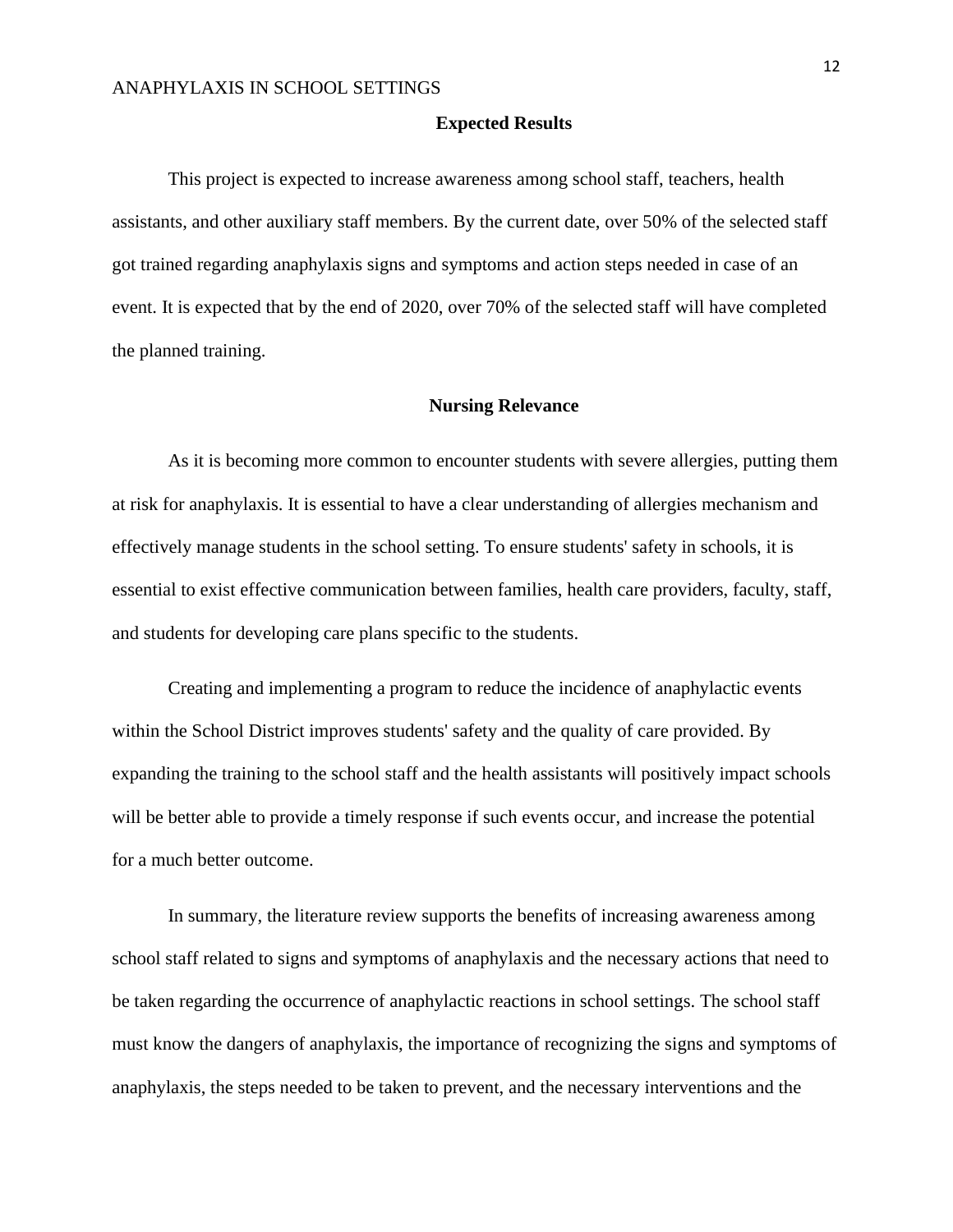effects on the students and their families. This project reinforces the importance of the CNL in a microsystem of an organization as an outcome manager leading quality improvement initiatives and interventions to increase students` safety in schools and an educator by using the principles and information to educate the school staff raise awareness regarding anaphylaxis. The CNL has an essential role in the microsystem as an interdisciplinary care team manager by understanding human interaction, problem-solving, communication, and advancing care delivery through teamwork. As a patient advocate in the microsystem, the CNL leads the efforts to create and manage a healthcare environment that serves diverse communities and families, addressing the health disparities. (Stavrianopoulos, 2012)**.**

#### **Summary**

During this project, my objective was to decrease and prevent incidences of anaphylaxis in the school settings within the School District. Another objective was to raise awareness among the school staff regarding allergies and anaphylactic reaction and the danger of such an event and educate better the selected staff about the importance of recognizing signs and symptoms and what needs to be done in case of an anaphylactic event.

Food allergies are the leading cause of anaphylaxis reaction, a severe, life-threatening condition, and food allergies are among the most common conditions that have to be addressed in school settings. Proper management of food allergies in school settings requires a network of people working together from the parent and doctor with providing information and recommendations to the teachers, auxiliary staff, and principals. Excellent patient care is provided by a team working together and not solely by a person. (Barach & Johnson, 2006).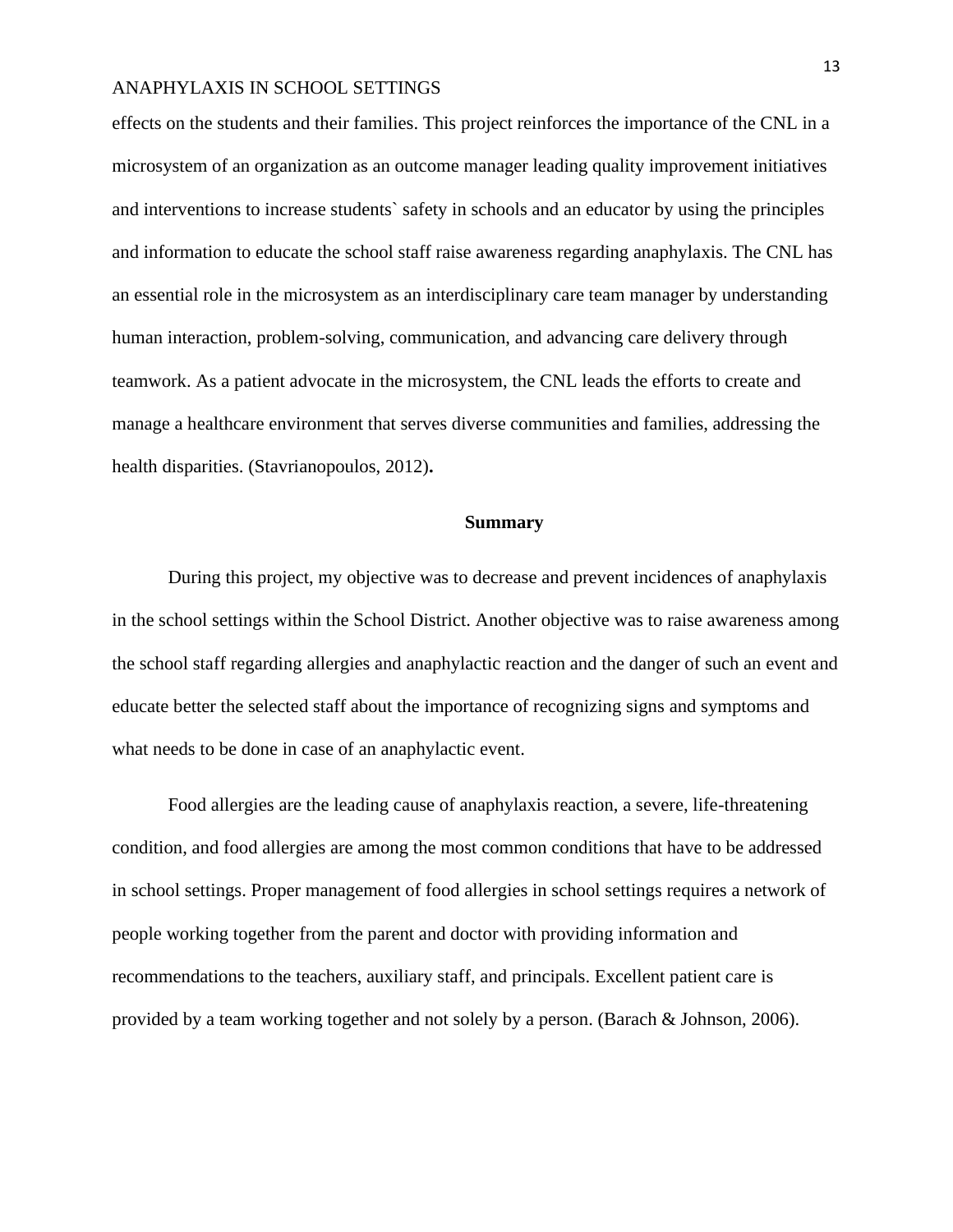The organization serves over 9000 students with diverse backgrounds, rich in ethnic and cultural diversity, with a curriculum designed to meet all the students' needs. Special services are provided for students with special needs. Students with medical conditions that need assistance are provided with one-on-one licensed vocational nurses or health assistants who take care of their needs: medication administration or other medical services.

The methods I used started with assessing educational needs and identifying the staff members to be trained. The primary research was done on CINAHAL and Wiley, and Google Scholar to find articles for supporting the project and implementing the needed changes.

For this project, I referred to Roger's theory of change; Rogers's theory modified Lewin's change theory and made a 5 stage theory applied to long term change projects. Rogers's theory of diffusion of innovation refers to the idea that once a person or organization learned about an idea, they will adopt it or reject it. Change is a lengthy process that takes time, and long-term goals need to focus on the team and organization. The Diffusion of Innovation theory is a valuable model that also stresses the importance of communication in adopting new ideas.

The process included educating and training the school staff correctly, identifying the students at risk, obtaining the parents' right documentation, and teaching the staff to correctly enter the EHR system's documentation. The staff was relatively receptive and helpful by understanding the importance of this project, implementing the change, and working as a team, ensuring that the students are adequately evaluated.

The evaluation process included feedback from the staff selected for this process. The conclusion and the recommendation are that we correctly identify the students at risk and provide necessary training to staff to intervene if an anaphylactic event would occur in schools. Training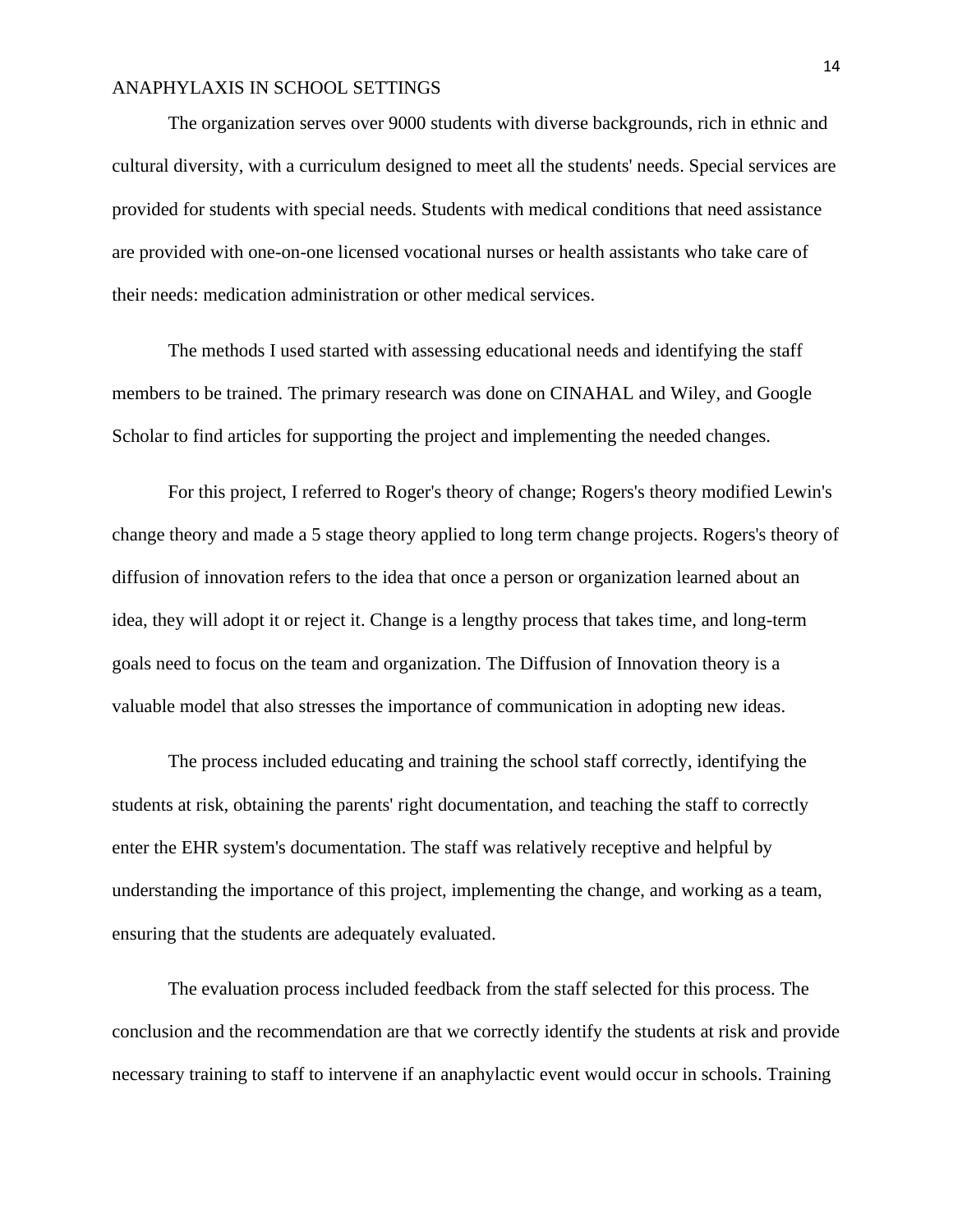continues throughout the year to maintain the skills and awareness regarding anaphylaxis in

school settings.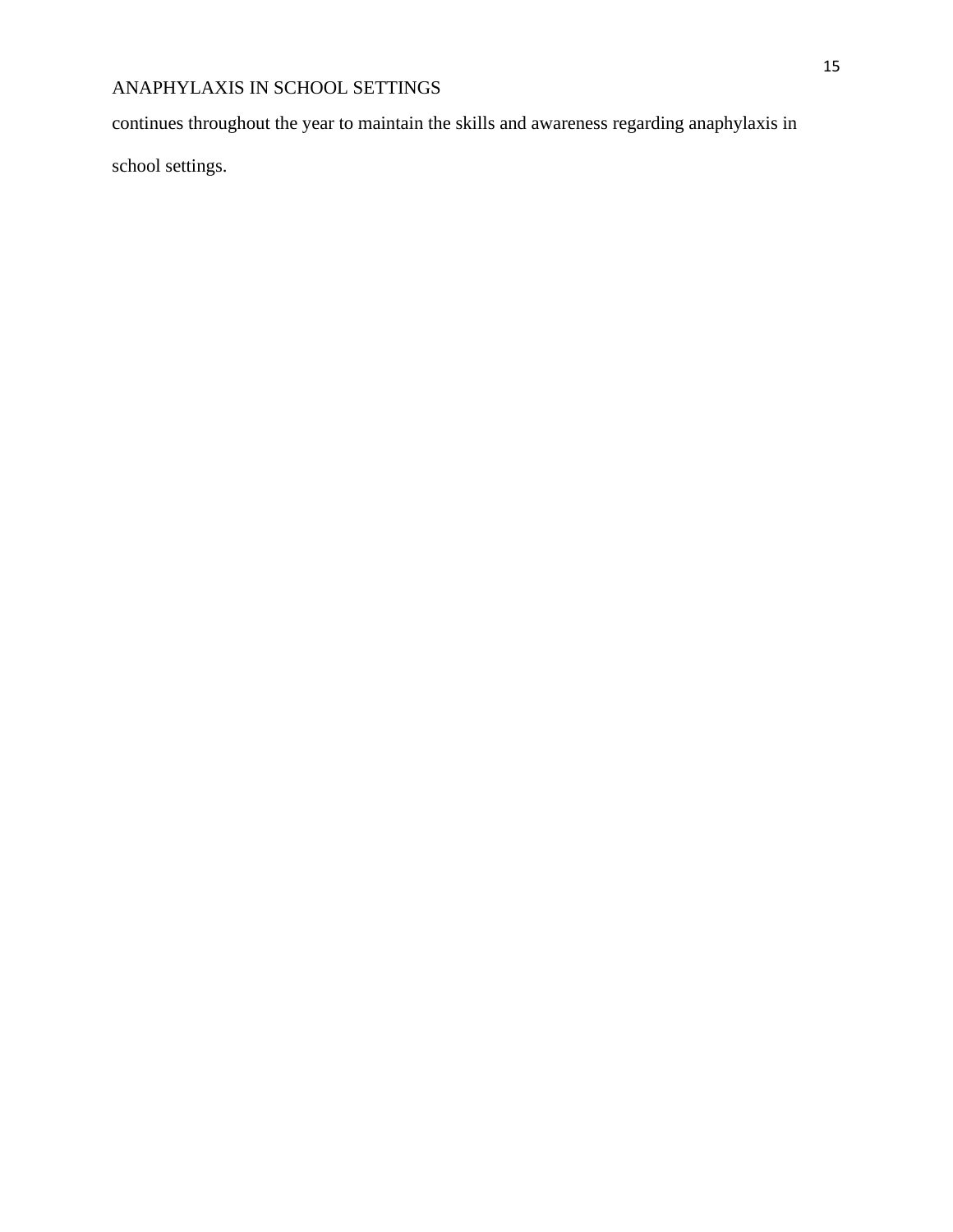#### References

Allergy/Anaphylaxis Management in the School Setting. (2013). *NASN School Nurse*, *28*(5), 263–265. doi: 10.1177/1942602x13497666

- Barach, P., & Johnson, J. K. (2006). Understanding the complexity of redesigning care around the clinical microsystem. *Quality & safety in health care*, *15 Suppl 1*(Suppl 1), i10–i16. <https://doi.org/10.1136/qshc.2005.015859>
- Carlisle, S. K., Vargas, P. A., Noone, S., Steele, P., Sicherer, S. H., Burks, A. W., & Jones, S. M. (2010). Food allergy education for school nurses: a needs assessment survey by the consortium of food allergy research. *The Journal of school nursing : the official publication of the National Association of School Nurses*, *26*(5), 360–367. <https://doi.org/10.1177/1059840510369482>
- Cooke A.T., Meize-Grochowski R. (2019). Epinephrine Auto-Injectors for Anaphylaxis Treatment in the School Setting: A Discussion Paper - Abigail Tarr Cooke, Robin Meize-Grochowski, 2019. Retrieved from <https://journals.sagepub.com/doi/full/10.1177/2377960819845246>
- Gupta, R. S., Warren, C. M., Smith, B. M., Blumenstock, J. A., Jiang, J., Davis, M. M., & Nadeau, K. C. (2018, December 1). *The Public Health Impact of Parent-Reported Childhood Food Allergies in the United States*. American Academy of Pediatrics. https://pediatrics.aappublications.org/content/142/6/e20181235.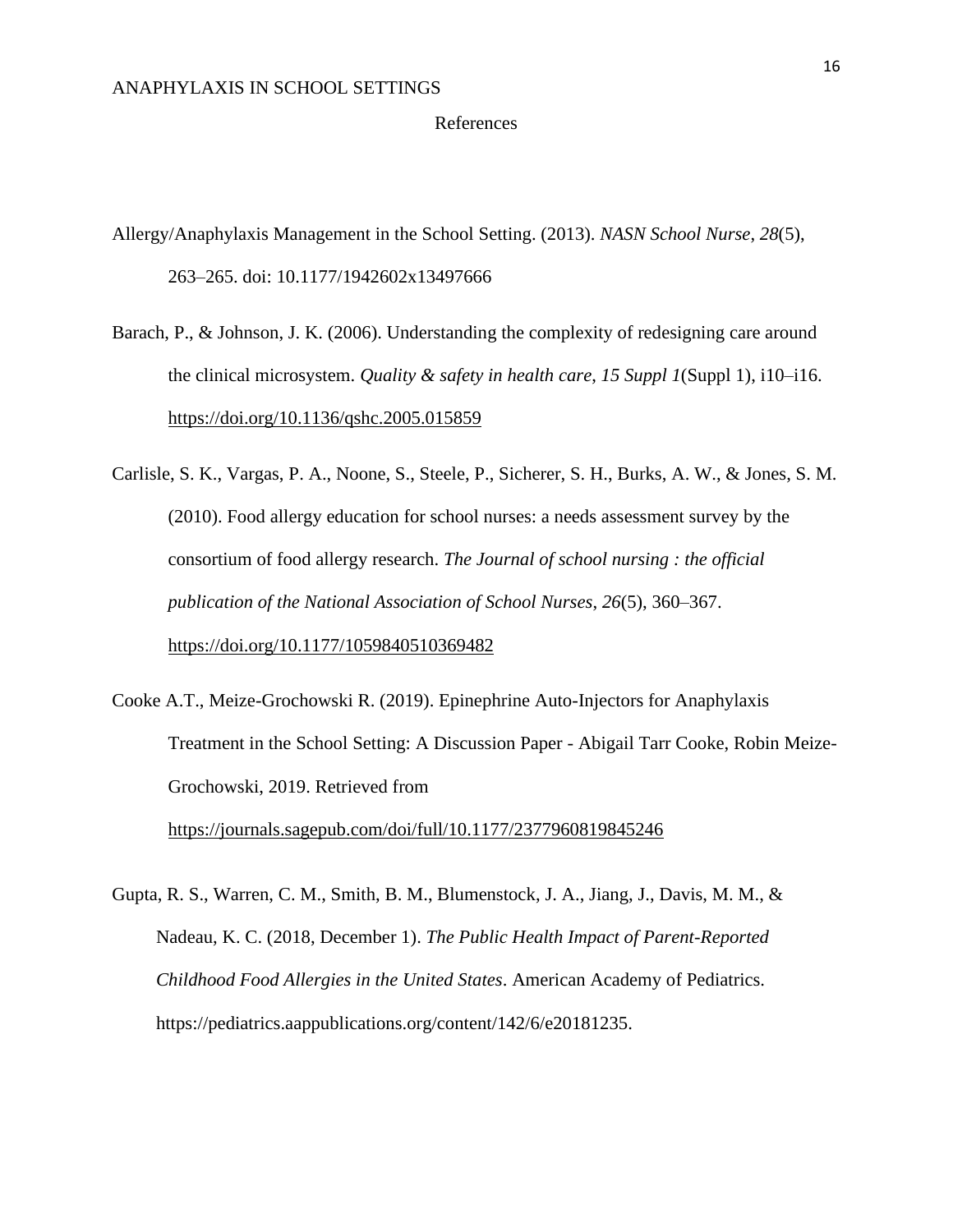Hogue, S. L., Goss, D., Hollis, K., Silvia, S., White, M. (2016) Training and administration of epinephrine auto-injectors for anaphylaxis treatment in US schools: Results from the epipen4schools®pilot survey. *Journal of Asthma and Allergy* 9: 109–115. doi:10.2147/JAA/S106567.eCollection 2016

- Iweala, O. I., Choudhary, S. K., & Commins, S. P. (2018, April 5). Food Allergy. Retrieved from <https://www.ncbi.nlm.nih.gov/pmc/articles/PMC5940350/>
- Jenco, M. (2020, March 18). Study 7.6% of children have food allergies. Retrieved from <https://www.aappublications.org/news/2018/11/16/foodallergies111618>
- *The IHI Triple Aim: IHI*. Institute for Healthcare Improvement. http://www.ihi.org/Engage/Initiatives/TripleAim/Pages/default.aspx.
- O`Grady, E. L., & VanGraafeiland, B. (2012). Bridging the gap in care for children through the clinical nurse leader. https://pubmed.ncbi.nlm.nih.gov/22908459/.
- Oguejiofo, N. (2019, February 11). Change Theories in Nursing. Retrieved from <https://bizfluent.com/about-5544426-change-theories-nursing.html>

Reid, K., & Dennison, P. (September 30, 2011). "The Clinical Nurse Leader (CNL)®: Point-of-Care Safety Clinician" *OJIN: The Online Journal of Issues in Nursing* Vol. 16, No. 3, Manuscript 4.DOI: 10.3912/OJIN.Vol16No03Man04

Stavrianopoulos, T. (2012). The clinical nurse leader. Retrieved 2020, from https://www.hsj.gr/medicine/the-clinical-nurse-leader.pdf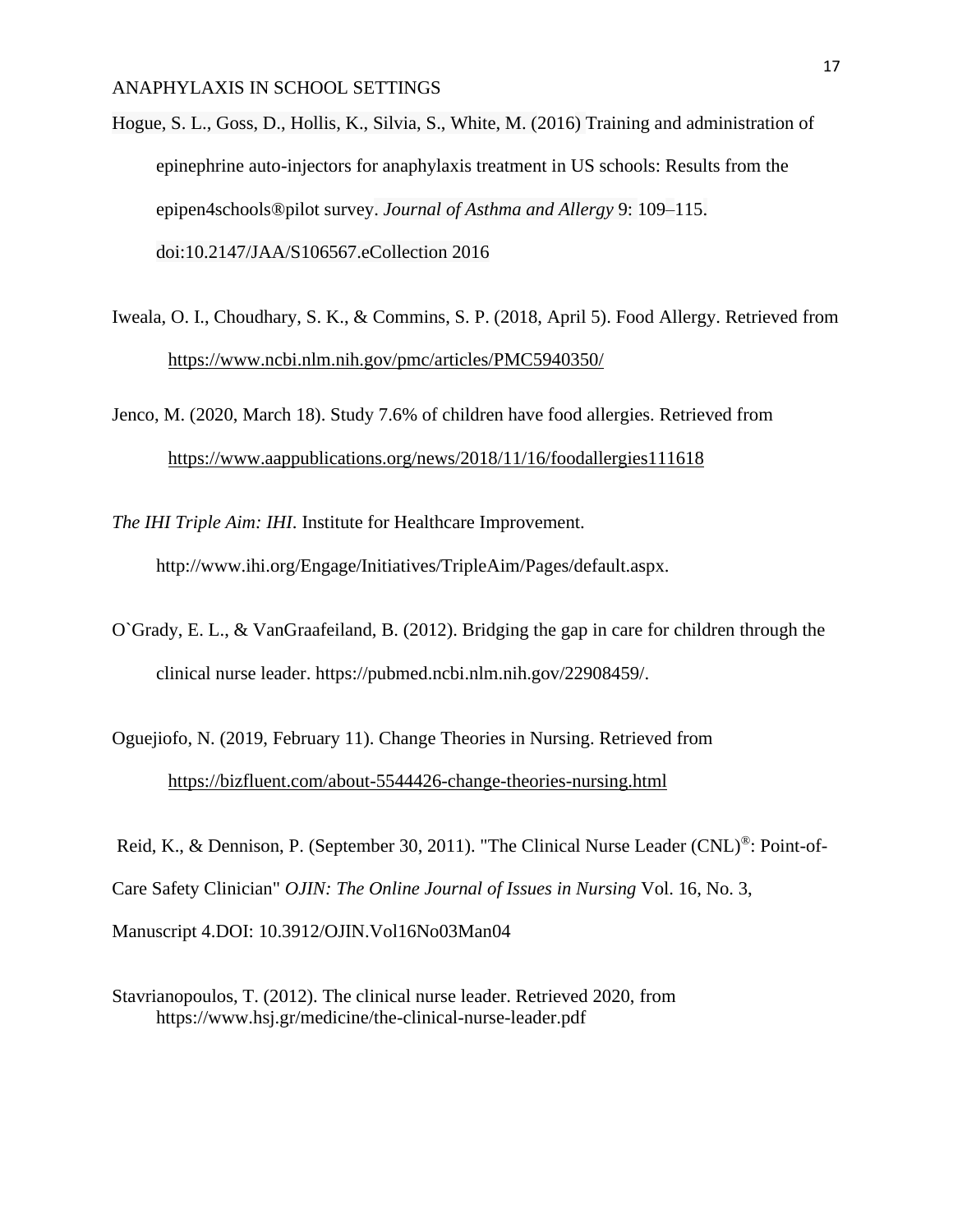## Appendix A

Table A1 Return of investment (ROI)

| <b>Description</b>             | <b>Calculation per month</b>    | <b>Calculation per year</b>  |
|--------------------------------|---------------------------------|------------------------------|
| Decrease anaphylactic          | By 65%                          | By 85%                       |
| incidence                      |                                 |                              |
| Improvement cost               | Cost of staff education and     | Cost of staff education and  |
|                                | training: No. of staff x time x | training in a year: $$1,680$ |
|                                | rate per hour. 96 x 0.5 (30)    |                              |
|                                | min.) $x $ 35 = $ 1,680$        |                              |
|                                | Cost for handout material:      | Total cost for handout       |
|                                | \$250.00 T                      | material: \$250.00           |
|                                |                                 | Total annual cost:           |
|                                |                                 | $$1,680 + $250 = $1,930$     |
| Calculated revenue (saving)    | Saving per day \$45             | Total revenue: No. of day in |
| per day \$45 if a student stay |                                 | a year x cost per day        |
| in school)                     |                                 | 180(school days) $x$ \$45=\$ |
|                                |                                 | 8,100                        |
| Calculated Return of           |                                 | Total revenue – Total cost:  |
| Investment (ROI)               |                                 | $$8,100 - $1,930 = 6,170$    |
|                                |                                 | Initial Annual Saving of \$  |
|                                |                                 | 6,170                        |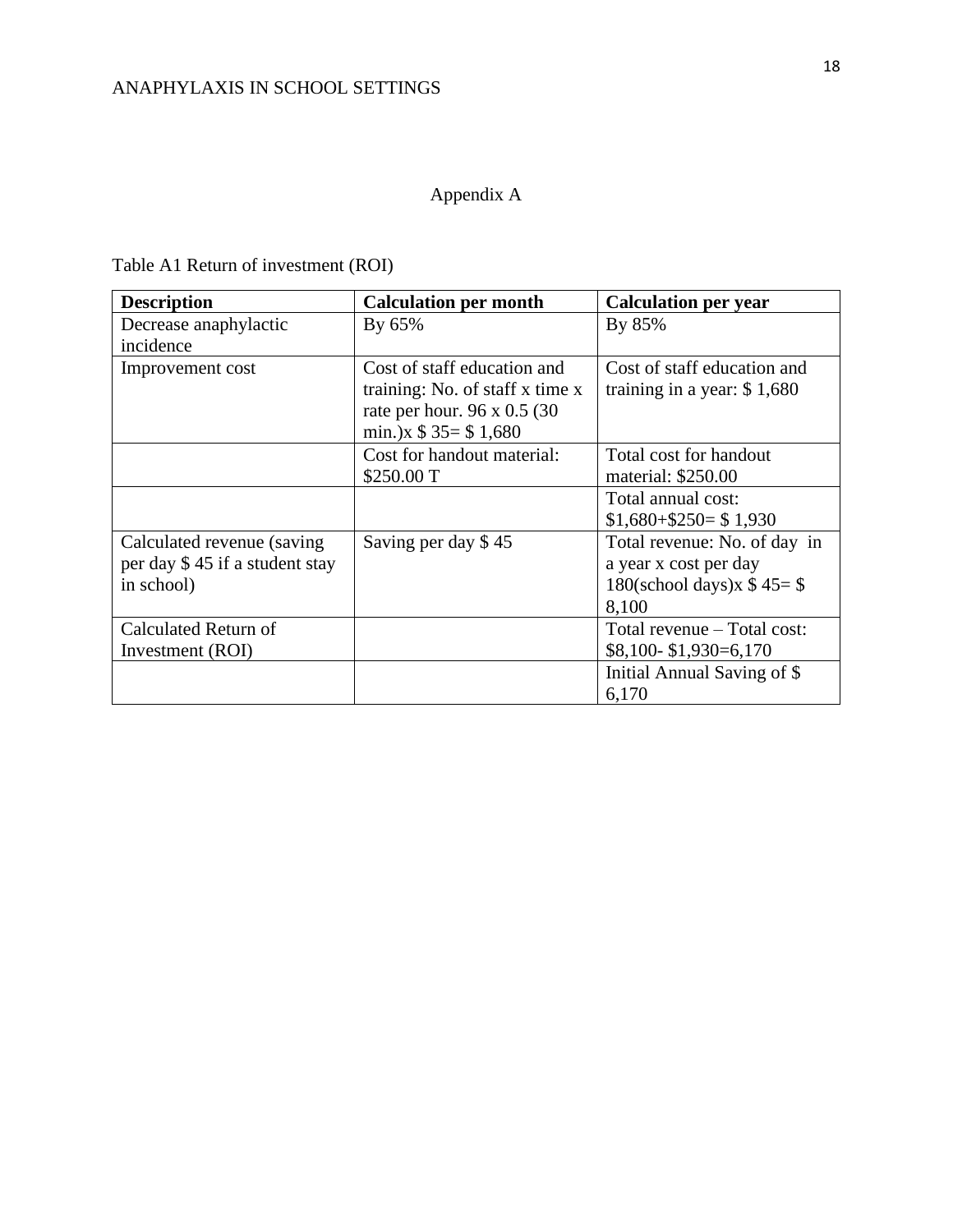## Appendix B

#### Evaluation Table

PICO question: In the School District (P), creating a safe environment for the students at risk for anaphylaxis (I), will reduce the incidence of anaphylactic events (O)?

| Citation                                            | Conceptual<br>Framework | Design/Method                                                     | Sample/Setting                                                                                                                                                                     | Variable<br>studied and<br>their definition                                                                                                     | Measurement                                                                                                                                                                                                   | Data analysis                                                                                                                                       | Findings                                                                                                                                                                                                                          | Appraisal:<br>worth to<br>practice                                                                                                      |
|-----------------------------------------------------|-------------------------|-------------------------------------------------------------------|------------------------------------------------------------------------------------------------------------------------------------------------------------------------------------|-------------------------------------------------------------------------------------------------------------------------------------------------|---------------------------------------------------------------------------------------------------------------------------------------------------------------------------------------------------------------|-----------------------------------------------------------------------------------------------------------------------------------------------------|-----------------------------------------------------------------------------------------------------------------------------------------------------------------------------------------------------------------------------------|-----------------------------------------------------------------------------------------------------------------------------------------|
| Carlisle et<br>al., (2010)                          | None                    | Qualitative study                                                 | The study was<br>conducted<br>among 199<br>school nurses<br>regarding the<br>knowledge of<br>food allergies,<br>anaphylaxis,<br>management of<br>condition in<br>school settings.  | The research<br>questions were<br>based on allergy<br>self-reported<br>proficiency for<br>critical areas of<br>food knowledge<br>and management | This analysis<br>$\operatorname{focused}$<br>primarily on<br>nurses'<br>attribution of<br>responsibility<br>regarding<br>managing<br>anaphylaxis in<br>schools.                                               | Grounded<br>dimensional<br>analysis which<br>combines the<br>key concepts<br>of allergic<br>reactions,<br>safety and<br>management<br>was used      | Result of this<br>study<br>suggest that<br>weaknesses<br>were<br>identified<br>particularly<br>for<br>emergency<br>plan<br>development,<br>staff<br>education,<br>delegation,<br>developing<br>guidelines<br>for banning<br>foods | This study is<br>rated as L III<br>B using the<br>John Hopkins<br>Evidence<br><b>Based</b><br>Practice<br>(JHEBP)<br>appraisal<br>tool. |
| Cooke<br>$A.T.$ &<br>Meize-<br>Grohowski<br>(2019). | None                    | Systematic<br>Review (Meta-<br>analysis)                          | Published<br>literature was<br>searched<br>between 200-<br>2018 in<br>CINHAL,<br>MEDLINE,<br>PUBMED to<br>identify studies<br>regarding<br>anaphylactic<br>reactions in<br>schools | Independent<br>variable:<br>anaphylactic<br>trainings.<br>Dependent<br>variable: training<br>outcomes                                           | Studies included<br>review with<br>following<br>criteria:<br>(a)students at<br>risk for<br>anaphylaxis<br>(b) school<br>settings/protocols<br>regarding the<br>interventions<br>(c) Epinephrine<br>in schools | The review<br>was performed<br>according to<br><b>PRISMA</b><br>guidelines.                                                                         | Studies<br>showed<br>training<br>reduced<br>anaphylactic<br>incidences in<br>schools                                                                                                                                              | Strength: 6<br>RCT's, 1<br>prospective<br>observational<br>study and 1<br>retrospective<br>observational<br>study                       |
| Hogue et<br>al., (2016)                             | None                    | An exploratory,<br>cross-sectional,<br>web-based, pilot<br>survey | The survey<br>assessed the<br>occurrence and<br>characteristics<br>of anaphylactic<br>events, as well<br>as training<br>provided to<br>school personnel                            | Survey data were<br>parsed by US<br>Census Bureau<br>region and state<br>and were<br>evaluated using<br>descriptive<br>statistics.              | Descriptive<br>statistics were<br>used to report the<br>characteristics of<br>participating<br>school's<br>anaphylactic<br>events, and staff<br>training. Most                                                | Schools from<br>all 50 states<br>and the District<br>of Columbia<br>participated in<br>the survey<br>$(N=6,019)$<br>In response to<br>the question, | The results<br>of this<br>descriptive<br>pilot study<br>show that<br>schools'<br>preparedness<br>for managing<br>anaphylaxis                                                                                                      | By training<br>additional<br>staff for<br>recognizing<br>and treat<br>anaphylaxis,<br>schools are<br>better able to<br>provide a        |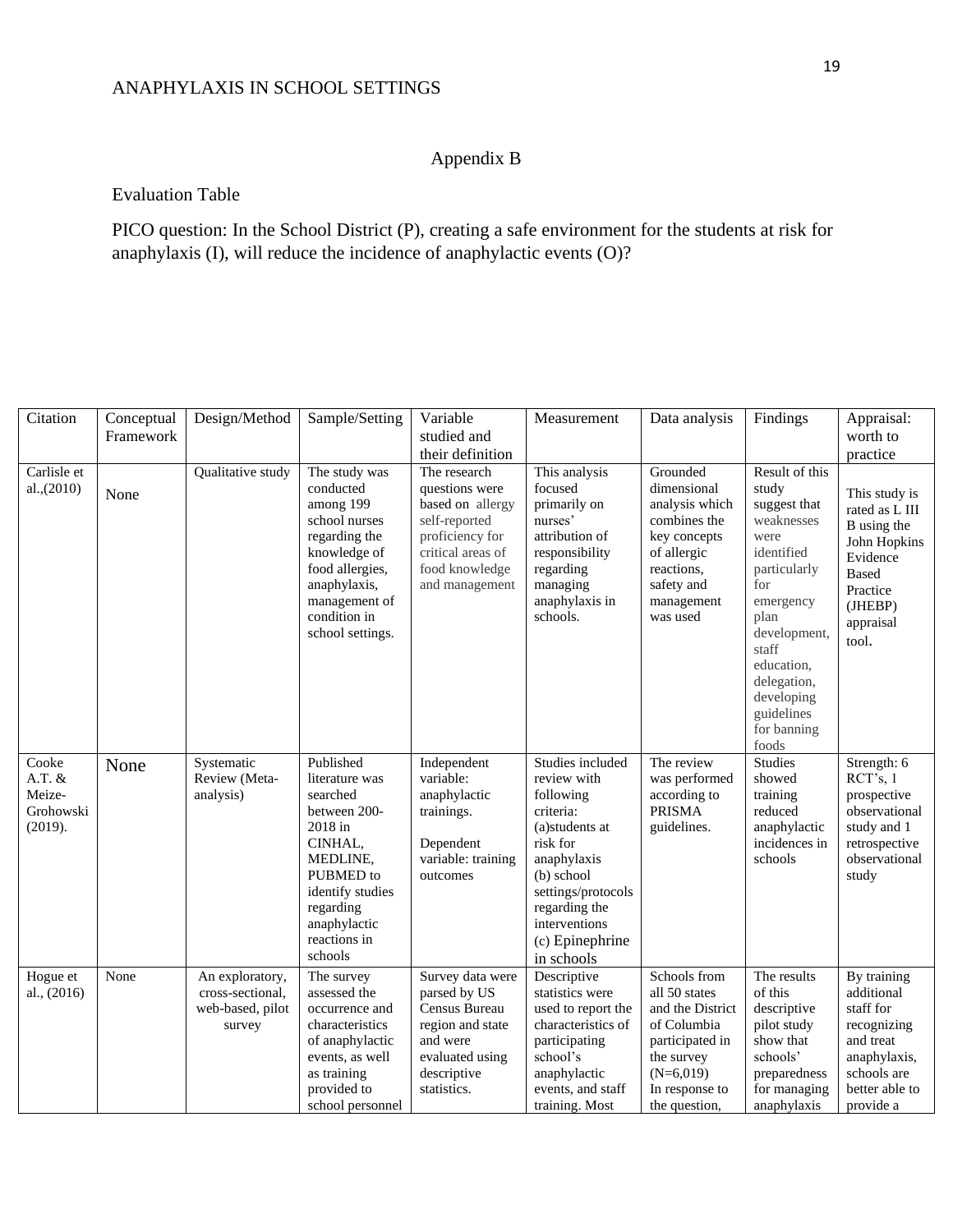|                         |      |                                                                                                                                                                                                                                                                                                              |                                                                                                                                                                                                                                                                                                             |                                                                                                                                                                                      | questions<br>responses had<br>missing data, and<br>the percentage<br>calculated for<br>descriptive<br>statistics were<br>derived using the<br>total number of<br>responses per<br>question                                                                                                                                                                            | "Who in your<br>school is<br>trained to<br>recognize the<br>signs and<br>symptoms of<br>anaphylaxis?",<br>the most<br>common<br>answer was the<br>school nurse<br>and select<br>personnel, less<br>than $1/3$ of<br>schools all<br>trained staff.                                  | varies<br>substantially.<br>In the<br>majority of<br>cases (54%),<br>only the<br>school nurse<br>and select<br>staff<br>members<br>were allowed<br>to administer<br>epinephrine                      | timely<br>response and,<br>hence,<br>increase the<br>potential for a<br>more<br>favorable<br>outcome.<br>Interpretation<br>of the survey<br>was subject<br>to inherent<br>limitations<br>such as<br>reporting<br>bias,<br>respondent<br>recall,<br>variance<br>related to<br>interpretation<br>of meaning. |
|-------------------------|------|--------------------------------------------------------------------------------------------------------------------------------------------------------------------------------------------------------------------------------------------------------------------------------------------------------------|-------------------------------------------------------------------------------------------------------------------------------------------------------------------------------------------------------------------------------------------------------------------------------------------------------------|--------------------------------------------------------------------------------------------------------------------------------------------------------------------------------------|-----------------------------------------------------------------------------------------------------------------------------------------------------------------------------------------------------------------------------------------------------------------------------------------------------------------------------------------------------------------------|------------------------------------------------------------------------------------------------------------------------------------------------------------------------------------------------------------------------------------------------------------------------------------|------------------------------------------------------------------------------------------------------------------------------------------------------------------------------------------------------|------------------------------------------------------------------------------------------------------------------------------------------------------------------------------------------------------------------------------------------------------------------------------------------------------------|
| Iweala et<br>al. (2018) | None | Systematic<br><b>Review Purpose:</b><br>To provide a<br>review of<br>literature related<br>to the natural<br>history of major<br>childhood and<br>adult food<br>allergies and the<br>latest potential<br>treatments.                                                                                         | The literature<br>search included<br>the following<br>wording: Food<br>allergy, Specific<br>IgE, Peanut<br>allergy, Adult<br>food allergy,<br>Food<br>immunotherapy,<br>and published<br>literature<br>between 2009-<br>2018 was<br>searched in<br>PubMed                                                   | 55 studies were<br>researched about<br>food allergies<br>and latest<br>treatments for<br>food allergies                                                                              | The review was<br>done on studies<br>that met<br>following<br>criteria: $(1)$<br>empirical<br>research that<br>included a report<br>of outcomes for<br>food allergies<br>treatments $(2)$<br>published in peer<br>review journals<br>between 2009-<br>$2018(3)$ written<br>in English and<br>$(4)$ whose<br>population<br>consisted of both<br>adults and<br>children | The studies<br>were evaluated<br>by the authors<br>for<br>methodological<br>quality relative<br>to study<br>design, sample<br>size,<br>measurement,<br>and statistical<br>analysis.                                                                                                | The various<br>studies<br>covered<br>major<br>childhood<br>and adult<br>food<br>allergies and<br>report recent<br>advances in<br>potential<br>treatments<br>for food<br>allergy                      | Heterogeneity<br>of samples<br>including<br>patients from<br>different age<br>categories<br>and multiple<br>different<br>approaches<br>being tried as<br>possible<br>treatments for<br>food allergy.                                                                                                       |
| Gupta et<br>al. (2018)  | None | The study aimed<br>to describe the<br>public health<br>impact of<br>childhood food<br>allergies by<br>studying a large,<br>nationally<br>representative<br>sample of US<br>households with<br>children. A<br>population-based<br>survey was<br>administered<br>between October<br>2015 and<br>September 2016 | The parent-<br>report survey<br>was based on a<br>previous survey,<br>which was<br>developed by<br>pediatricians,<br>pediatric<br>allergists, and<br>survey<br>methodologists<br>with support<br>from an expert<br>panel.<br>Additional<br>questions were<br>added to assess<br>emerging<br>research issues | The authors<br>collected parent<br>proxy-report data<br>on food allergies<br>prevalence,<br>symptomatology,<br>and health care<br>use, both overall<br>and for many<br>specific FAs. | A descriptive,<br>analysis of data<br>gathered<br>explored the<br>prevalence,<br>associations,<br>severity,<br>epinephrine use<br>and emergency<br>department<br>visits.                                                                                                                                                                                              | The survey<br>was given to<br>U.S.<br>households<br>between 2016-<br>2016 and a<br>total of<br>responses for<br>for 41 341<br>children; 2933<br>children were<br>excluded<br>because of<br>incomplete<br>data on food<br>allergies<br>outcomes.<br>Prevalence was<br>estimated via | The found<br>data suggest<br>that<br>childhood<br>food<br>allergies is a<br>significant<br>public health<br>issue<br>resulting in<br>high rates of<br>severe<br>allergic<br>reactions and<br>ED use. | This study is<br>rated as L III<br>B using the<br>John Hopkins<br>Evidence<br><b>Based</b><br>Practice<br>(JHEBP)<br>appraisal tool.                                                                                                                                                                       |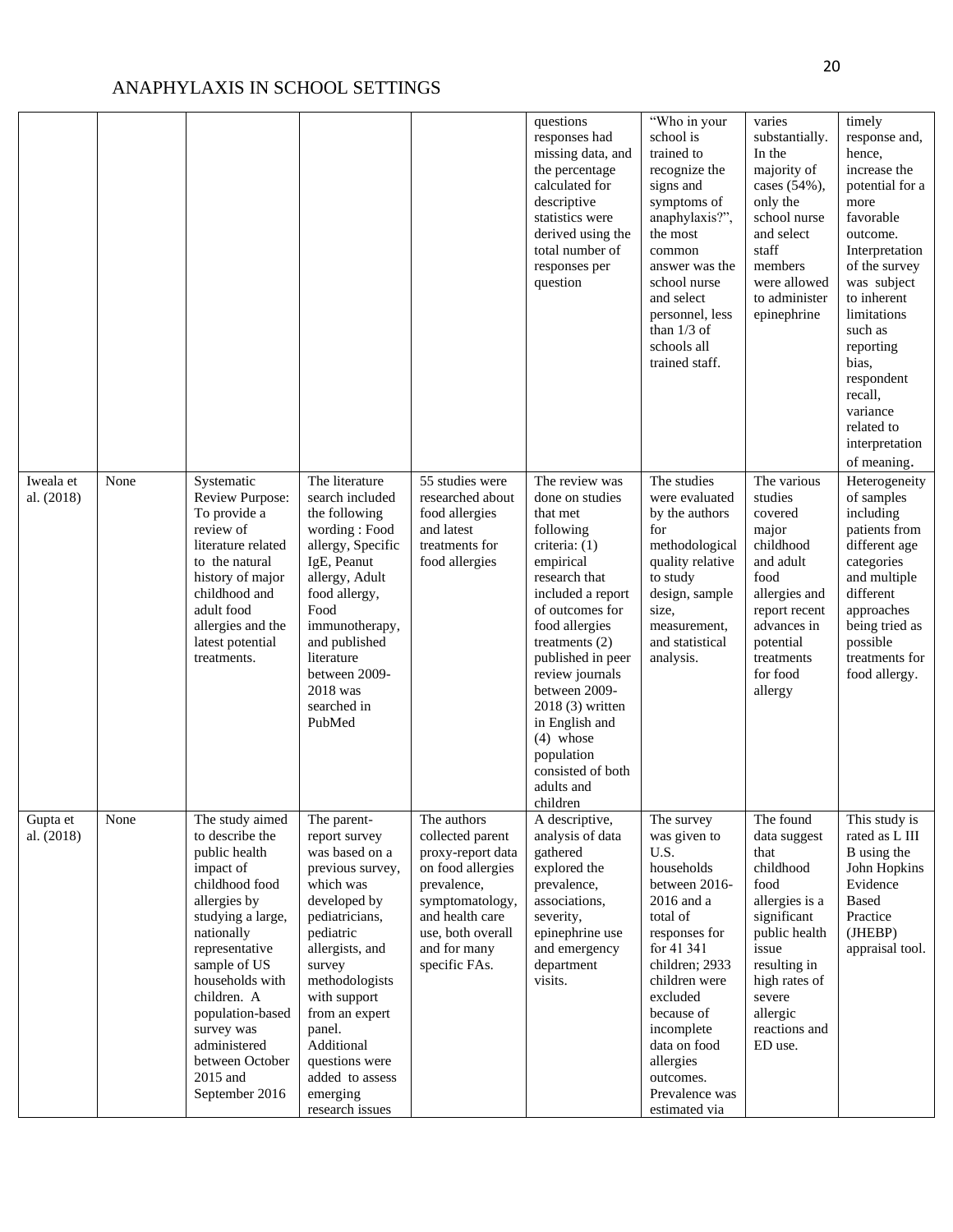|  | to a sample of<br>US households. | relating to the<br>etiology and<br>management of<br>food allergies. |  | weighted<br>proportions.<br>Multiple<br>logistic<br>regression<br>models were<br>used to<br>evaluate food<br>allergies<br>predictors. |  |
|--|----------------------------------|---------------------------------------------------------------------|--|---------------------------------------------------------------------------------------------------------------------------------------|--|
|  |                                  |                                                                     |  |                                                                                                                                       |  |
|  |                                  |                                                                     |  |                                                                                                                                       |  |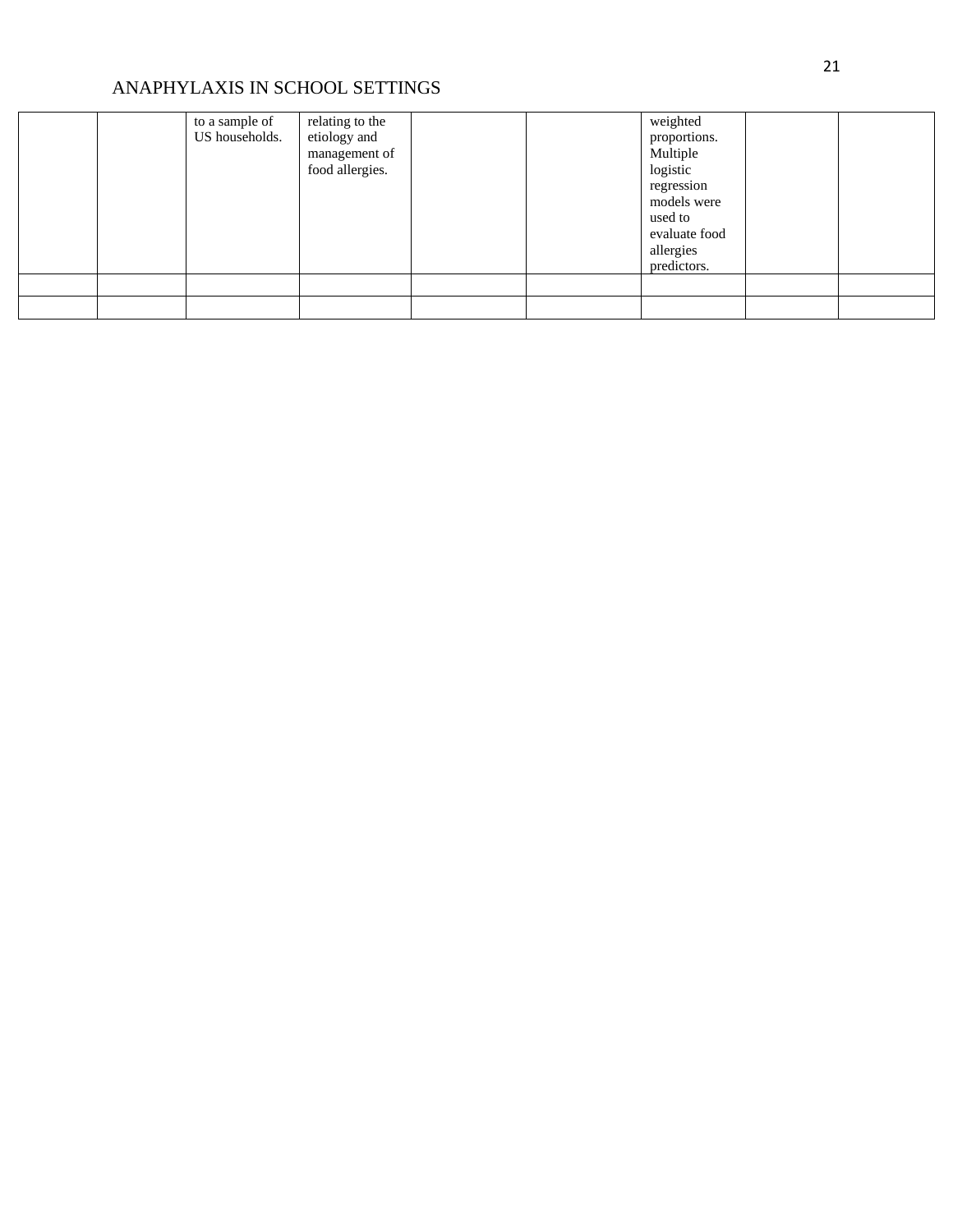Appendix C

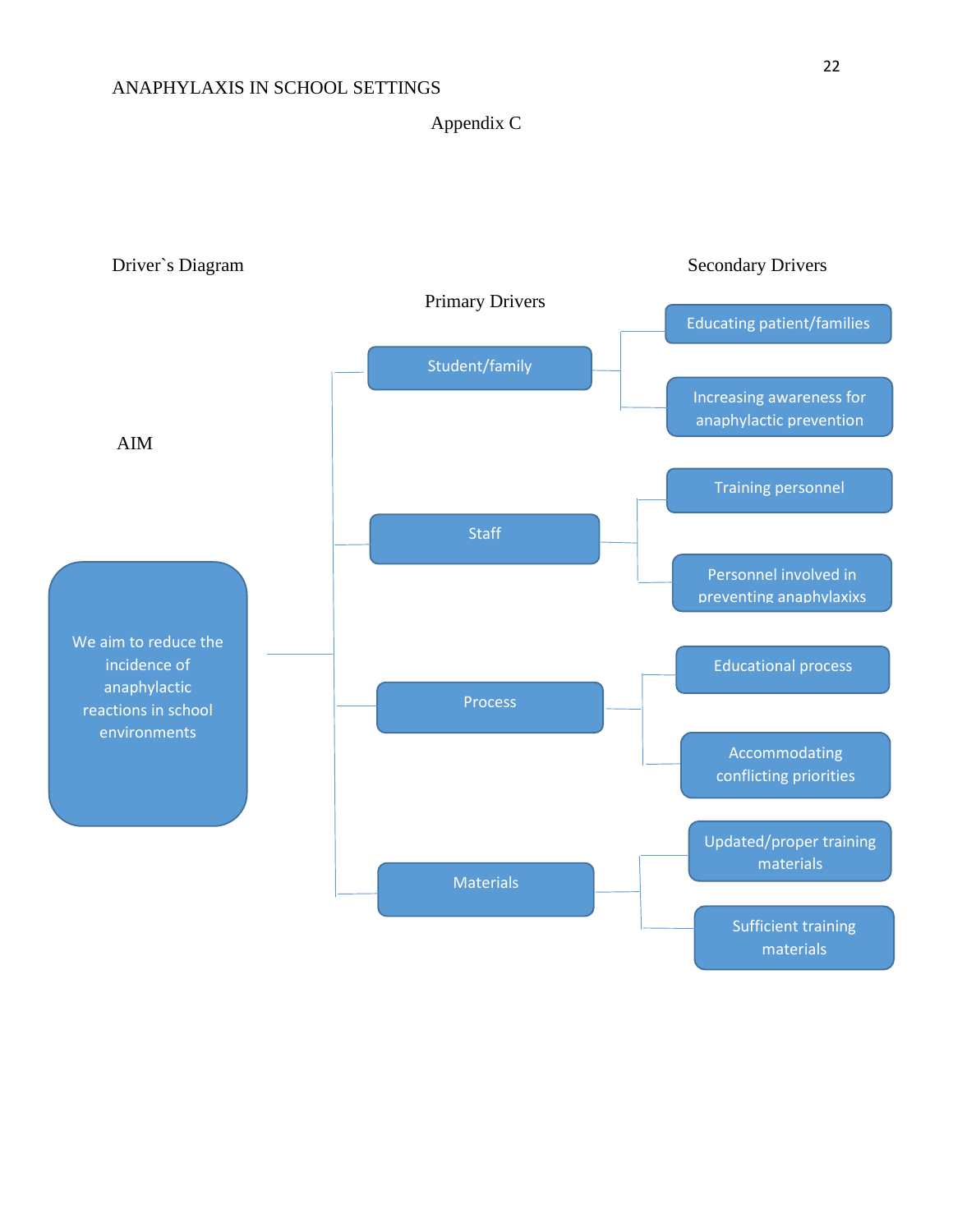Appendix D

Fishbone Diagram: Cause and Effect

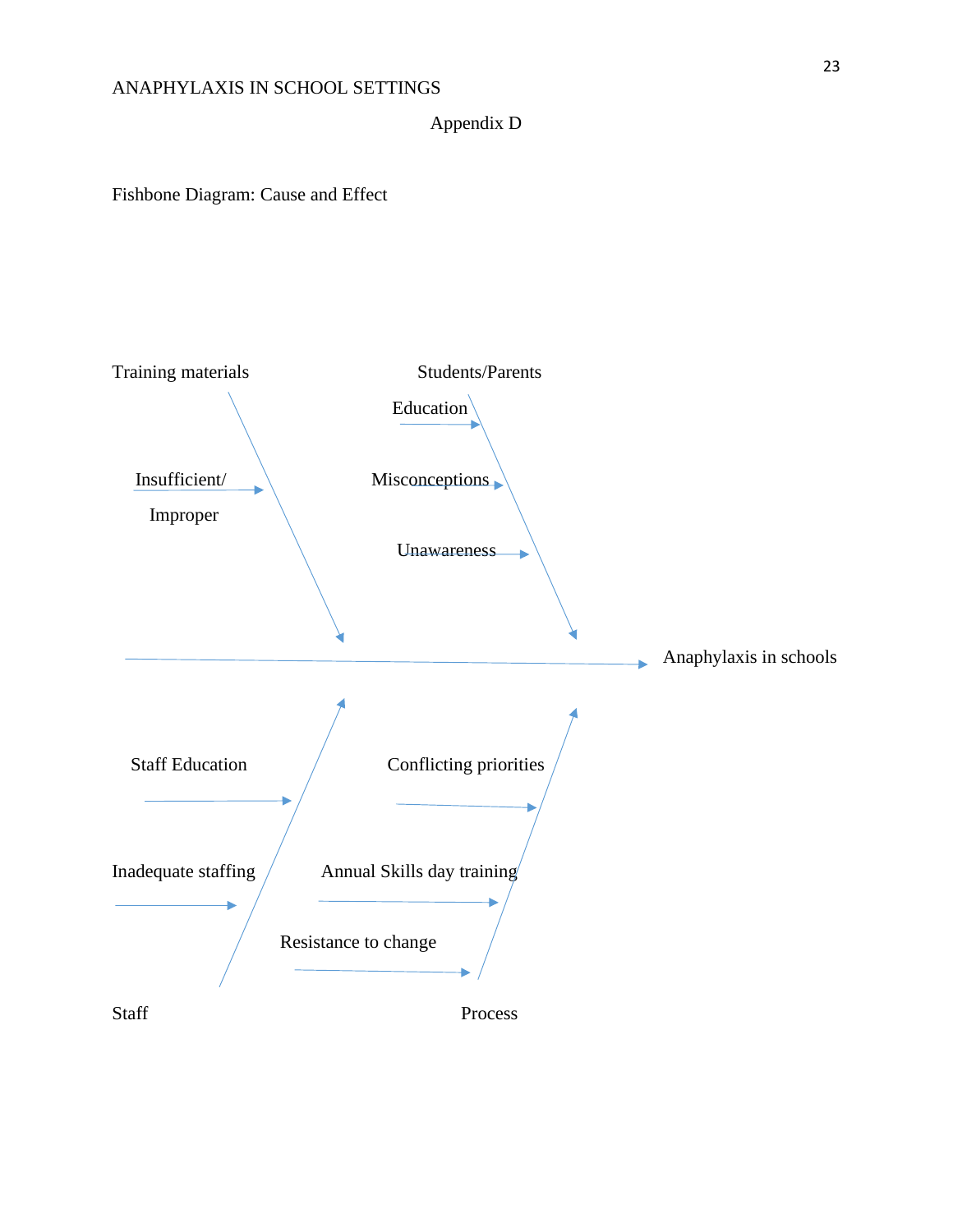## Appendix E

Figure 1 Strengths, weaknesses, opportunities, and threats (SWOT) Analysis

| <b>STRENGHTS</b>                                                                                                                                                                                                 | <b>WEAKNESSES</b>                                                                                                                                                                                                           |
|------------------------------------------------------------------------------------------------------------------------------------------------------------------------------------------------------------------|-----------------------------------------------------------------------------------------------------------------------------------------------------------------------------------------------------------------------------|
| Teamwork and collaboration between<br>school personnel, parents and teachers.<br>Willingness to get trained<br>٠<br><b>Result trained staff</b><br>Support from student services<br>Materials ready for training | Staff shortage at some on the school<br>sites<br>Unwillingness of some staff to<br>$\bullet$<br>participate due to work overload<br>Parents and staff misconception<br>$\bullet$<br>regarding food allergies and resistance |
| <b>OPORTUNITIES</b>                                                                                                                                                                                              | <b>THREATS</b>                                                                                                                                                                                                              |
| Personnel education                                                                                                                                                                                              | Noncompliance                                                                                                                                                                                                               |
| Bringing awareness                                                                                                                                                                                               | Student's allergic reactions<br>$\bullet$                                                                                                                                                                                   |
| Increased accountability and<br>responsibility among school staff<br>Making safety the organization's<br>$\bullet$                                                                                               | Parents misconceptions about not<br>$\bullet$<br>needing and special accommodations<br>for students at risk                                                                                                                 |
| culture                                                                                                                                                                                                          |                                                                                                                                                                                                                             |
| Increased satisfaction for services<br>provided                                                                                                                                                                  |                                                                                                                                                                                                                             |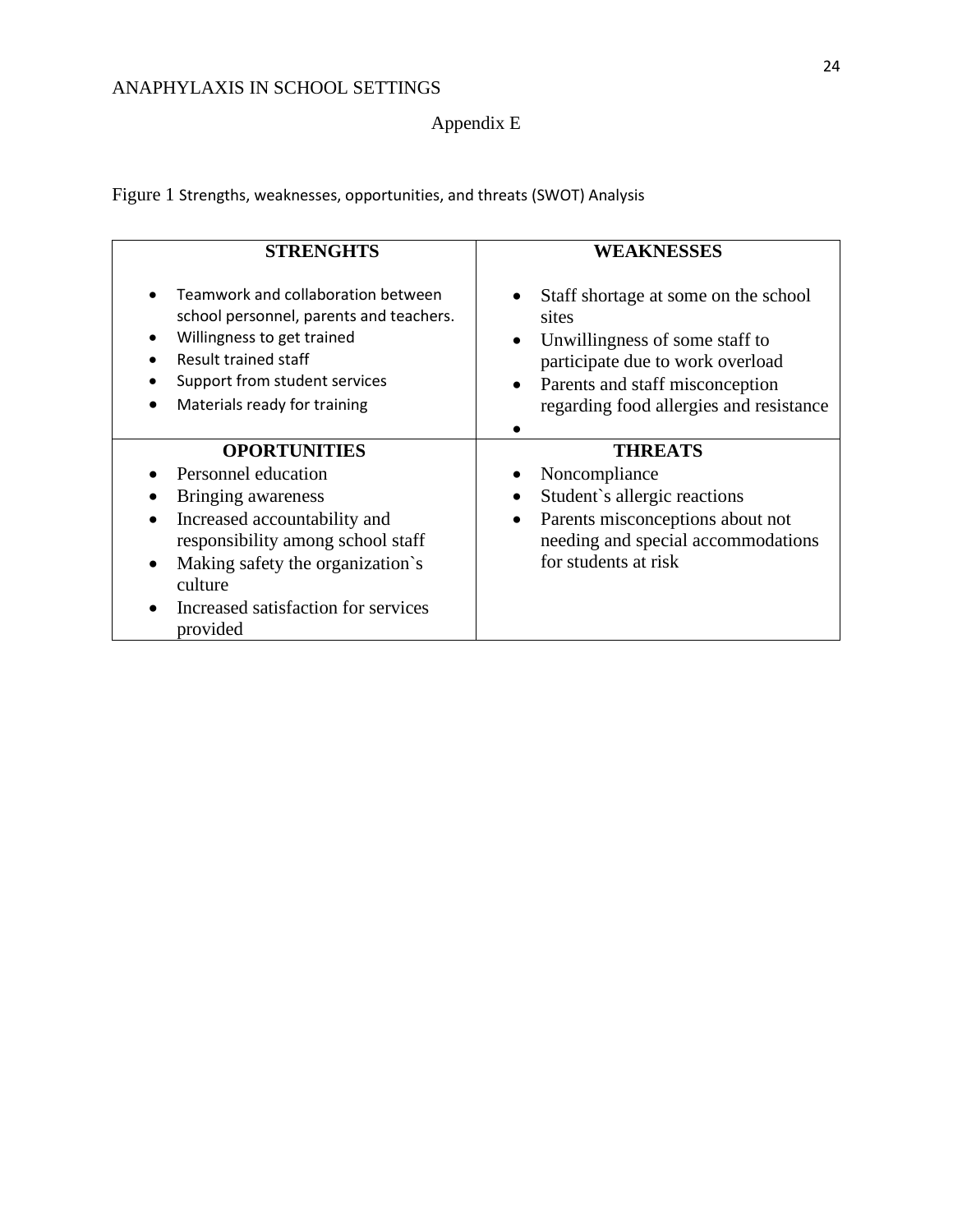#### Appendix F

Figure Roger`s Change Theory

Stages of Adoption:

Five Stages in the Decision Innovation Process General **Province Designal Gunt Acres** 

Source: [https://en.wikipedia.org/wiki/File:DoI\\_Stages.jpg](https://en.wikipedia.org/wiki/File:DoI_Stages.jpg)

Knowledge:

- Exposed to information
- Lacks information

#### Persuasion

- Interested
- Actively seeking details

Decision

- Evaluate concept
- Advantages/disadvantages

### Implementation

• Employ innovation

Confirmation

• Decision to continue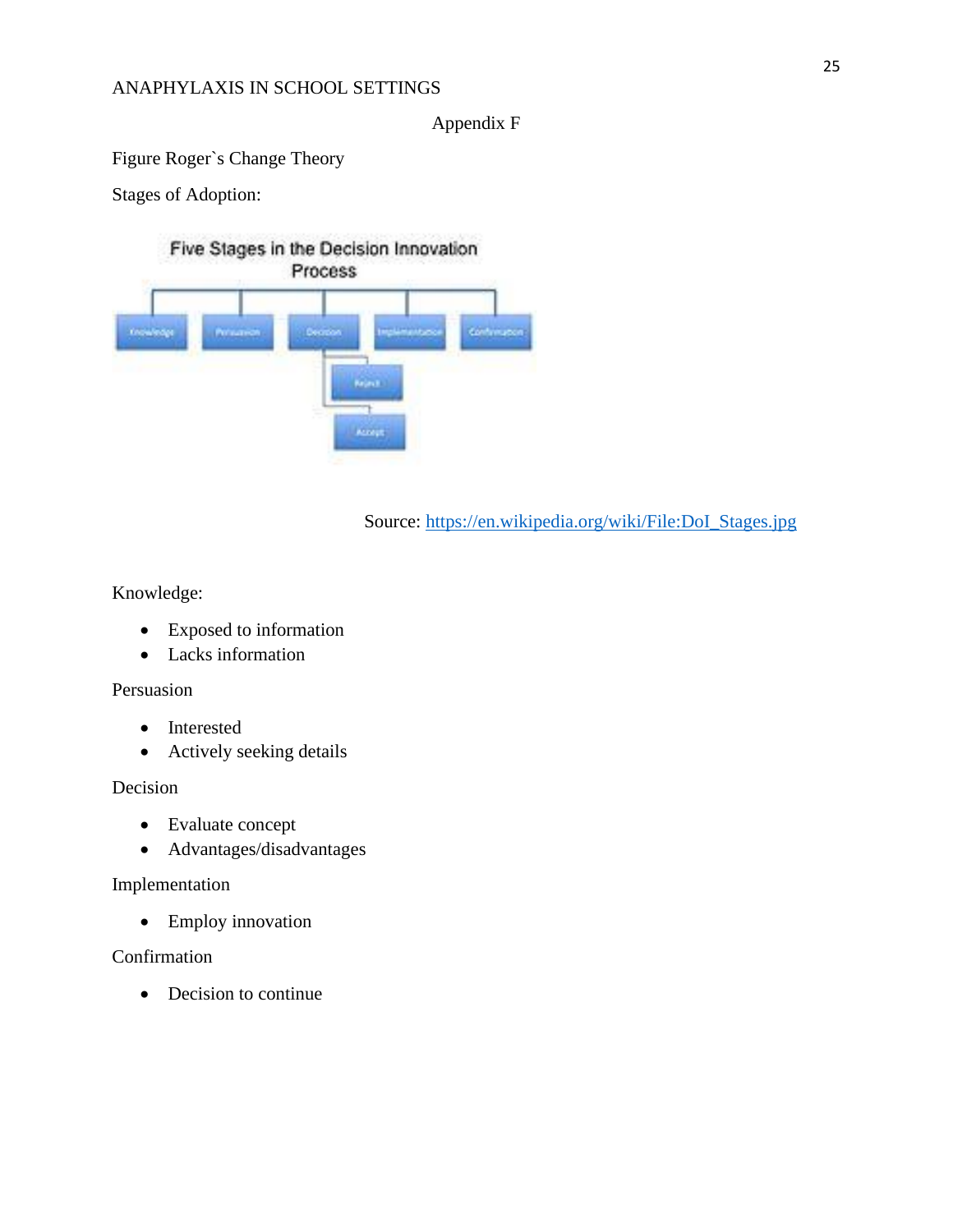# Appendix G

Project Timeline for 2020

| Description          | August | September | October | November | December |
|----------------------|--------|-----------|---------|----------|----------|
| Microsystem          |        |           |         |          |          |
| Assess.              |        |           |         |          |          |
| Define topic         |        |           |         |          |          |
| Aim                  |        |           |         |          |          |
| Statement            |        |           |         |          |          |
| Background           |        |           |         |          |          |
| Measurement          |        |           |         |          |          |
| Strategy             |        |           |         |          |          |
| Unit                 |        |           |         |          |          |
| presentation         |        |           |         |          |          |
| Changes to           |        |           |         |          |          |
| test                 |        |           |         |          |          |
| Driver               |        |           |         |          |          |
| Diagram              |        |           |         |          |          |
| <b>Start Charter</b> |        |           |         |          |          |
| <b>Collect Data</b>  |        |           |         |          |          |
| Finalize             |        |           |         |          |          |
| Charter              |        |           |         |          |          |
| Final                |        |           |         |          |          |
| Presentation         |        |           |         |          |          |